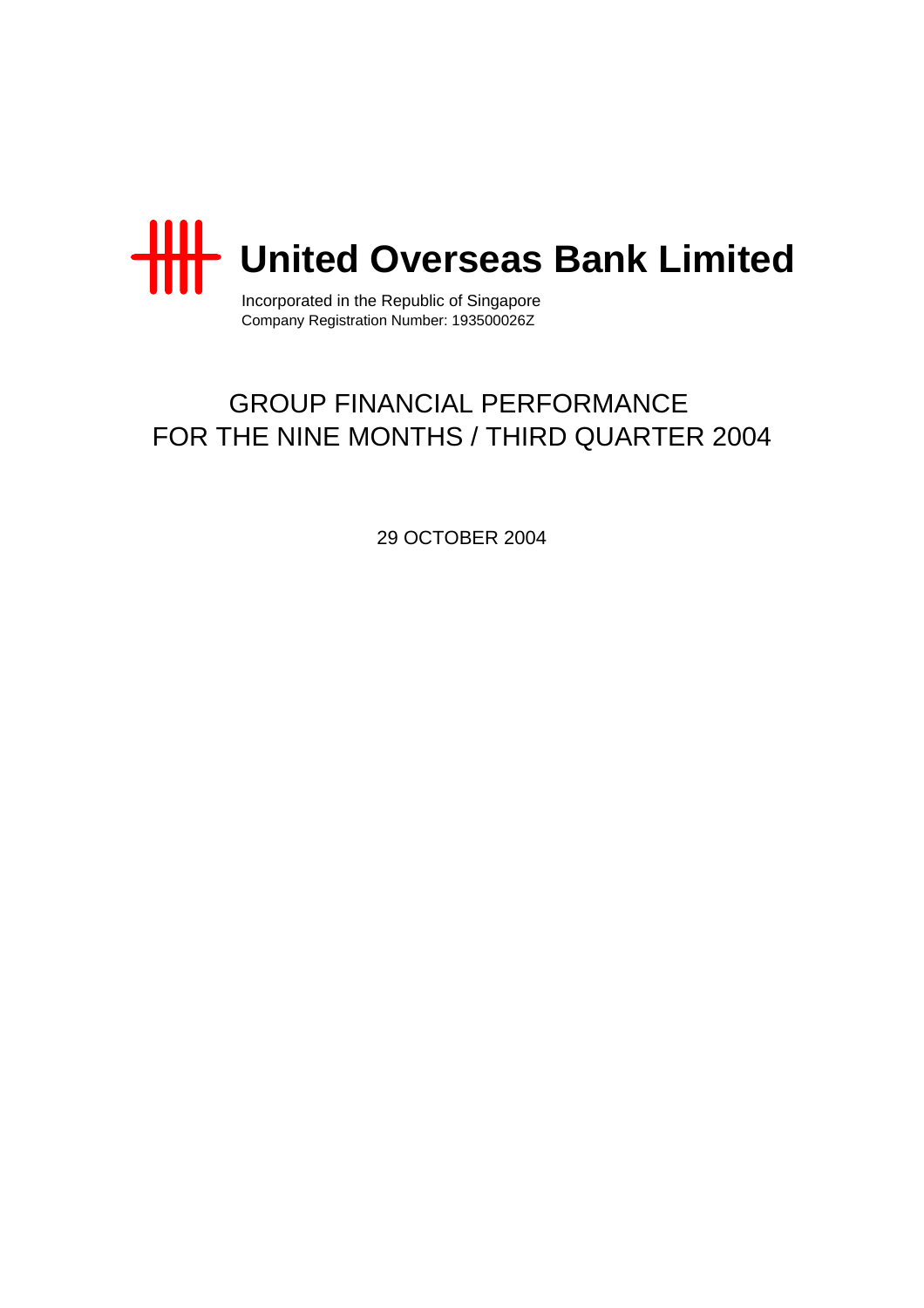# **Contents**

| I) Highlights and Performance Indicators                                                                                                                                                         | $2$ to $3$ |
|--------------------------------------------------------------------------------------------------------------------------------------------------------------------------------------------------|------------|
| Key Indicators                                                                                                                                                                                   | 2          |
| Other Indicators                                                                                                                                                                                 | 3          |
| II) Review of Financial Performance                                                                                                                                                              | 4 to 12    |
| Review of Group Performance                                                                                                                                                                      | $4 - 6$    |
| <b>Unaudited Consolidated Income Statement</b>                                                                                                                                                   | 7 - 8      |
| Net Interest Income                                                                                                                                                                              | 9          |
| Non-Interest Income                                                                                                                                                                              | 10         |
| <b>Operating Expenses</b>                                                                                                                                                                        | 11         |
| <b>Other Operating Expenses</b>                                                                                                                                                                  | 11         |
| Provisions Charged to Income Statement                                                                                                                                                           | 12         |
| III) Non-Performing Loans and Cumulative Provisions                                                                                                                                              | 13 to 14   |
| Non-Performing Loans and Cumulative Provisions of the Group                                                                                                                                      | 13         |
| Non-Performing Loans by Region                                                                                                                                                                   | 14         |
| Non-Performing Loans by Industry                                                                                                                                                                 | 14         |
| Secured / Unsecured Non-Performing Loans                                                                                                                                                         | 14         |
| IV) Segmental Analysis                                                                                                                                                                           | 15         |
| <b>Geographical Segments</b>                                                                                                                                                                     | 15         |
| V) Overview of Balance Sheet                                                                                                                                                                     | 16 to 19   |
| <b>Total Assets</b>                                                                                                                                                                              | 16         |
| <b>Customer Loans</b>                                                                                                                                                                            | 16         |
| Deposits                                                                                                                                                                                         | 16         |
| Loans / Deposits Ratio                                                                                                                                                                           | 17         |
| Goodwill                                                                                                                                                                                         | 17         |
| Debts Issued                                                                                                                                                                                     | $17 - 19$  |
| Shareholders' Funds                                                                                                                                                                              | 19         |
| <b>VI) Capital Adequacy Ratio</b>                                                                                                                                                                | 20         |
| <b>VII) Exposure By Country of Operations</b>                                                                                                                                                    | 21 to 22   |
| Appendix 1 - Unaudited Consolidated Balance Sheet<br>Appendix 2 - Unaudited Consolidated Statement of Changes in Shareholders' Equity<br>Appendix 3 - Unaudited Consolidated Cash Flow Statement |            |

Note: Certain comparative figures have been restated to conform with the current period's presentation. Certain figures in this report may not add up to the respective totals due to rounding.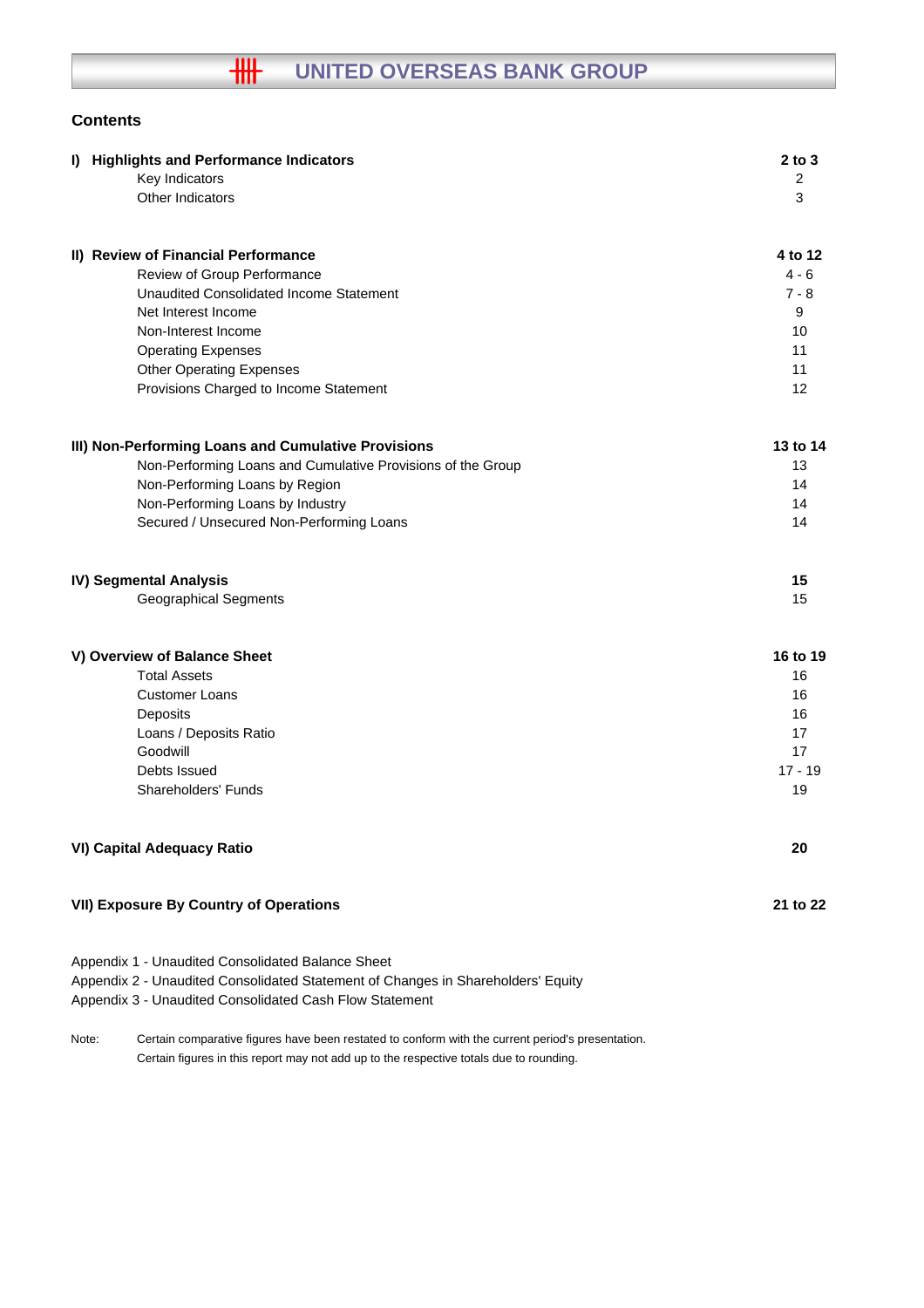# *I) Highlights and Performance Indicators*

|                                            | 9 Months<br>2004 | 9 Months<br>2003 |                | 9 Mths 04/<br>9 Mths 03<br>(% ) | 3rd<br>Quarter<br>2004 | 2nd<br>Quarter<br>2004 | 3rd<br>Quarter<br>2003   |                          | 3Q04/<br>3Q03<br>(% ) |
|--------------------------------------------|------------------|------------------|----------------|---------------------------------|------------------------|------------------------|--------------------------|--------------------------|-----------------------|
| • Key Indicators                           |                  |                  |                |                                 |                        |                        |                          |                          |                       |
| Net interest income (NII) (\$'m)           | 1,593            | 1,531            | $\ddot{}$      | 4.1                             | 537                    | 533                    | 503                      | $\ddot{}$                | 6.8                   |
| Non-interest income (Non NII) (\$'m)       | 786              | 798              |                | 1.5                             | 270                    | 222                    | 251                      | $\ddot{}$                | 7.7                   |
| Total income (\$'m)                        | 2,378            | 2,328            | $+$            | 2.1                             | 807                    | 755                    | 754                      | $+$                      | 7.1                   |
| Total expenses (\$'m)                      | 863              | 806              | $\ddot{}$      | 7.1                             | 315                    | 280                    | 269                      | $\ddot{}$                | 16.9                  |
| Operating profit before goodwill           |                  |                  |                |                                 |                        |                        |                          |                          |                       |
| amortisation and provisions (\$'m)         | 1,515            | 1,523            | $\blacksquare$ | 0.5                             | 493                    | 474                    | 485                      | $\ddot{}$                | 1.6                   |
| Net profit after tax<br>❖                  |                  |                  |                |                                 |                        |                        |                          |                          |                       |
| - Including goodwill amortisation (\$'m)   | 1,076            | 836              | $\ddot{}$      | 28.7                            | 371                    | 347                    | 335                      | $\pm$                    | 10.9                  |
| - Excluding goodwill amortisation (\$'m)   | 1,231            | 988              | $\ddot{}$      | 24.6                            | 426                    | 398                    | 385                      | $\ddot{}$                | 10.6                  |
| Income mix:<br>❖                           |                  |                  |                |                                 |                        |                        |                          |                          |                       |
| - NII / Total income (%)                   | 67.0             | 65.7             | $+$            | 1.3 % pt                        | 66.5                   | 70.5                   | 66.7                     | $\overline{\phantom{0}}$ | 0.2 % pt              |
| - Non NII / Total income (%)               | 33.0             | 34.3             |                | 1.3 % pt                        | 33.5                   | 29.5                   | 33.3                     |                          | $+ 0.2 %$ pt          |
|                                            | 100.0            | 100.0            |                |                                 | 100.0                  | 100.0                  | 100.0                    |                          |                       |
| Profit (before tax and goodwill<br>❖       |                  |                  |                |                                 |                        |                        |                          |                          |                       |
| amortisation) contribution:                |                  |                  |                |                                 |                        |                        |                          |                          |                       |
| - Onshore (including ACU) (%)              | 79.3             | 77.2             | $+$            | 2.1 % pt                        | 76.9                   | 82.0                   | 79.8                     | $\sim$                   | 2.9 % pt              |
| - Offshore (%)                             | 20.7             | 22.8             |                | 2.1 % pt                        | 23.1                   | 18.0                   | 20.2                     |                          | + 2.9 % pt            |
|                                            | 100.0            | 100.0            |                |                                 | 100.0                  | 100.0                  | 100.0                    |                          |                       |
| * Annualised return on average             |                  |                  |                |                                 |                        |                        |                          |                          |                       |
| shareholders' funds                        |                  |                  |                |                                 |                        |                        |                          |                          |                       |
| - Including goodwill amortisation (%)      | 10.7             | 8.7              | $+$            | 2.0 % pt                        | 11.0                   | 10.4                   | 10.4                     |                          | $+ 0.6 %$ pt          |
| - Excluding goodwill amortisation (%)      | 12.2             | 10.3             |                | $+ 1.9 %$ pt                    | 12.7                   | 11.9                   | 12.0                     |                          | + 0.7 % pt            |
| * Annualised basic earnings per share      |                  |                  |                |                                 |                        |                        |                          |                          |                       |
| - Including goodwill amortisation $(\phi)$ | 91.3             | 71.0             | $\ddot{}$      | 28.6                            | 94.5                   | 88.4                   | 85.3                     | $\ddot{}$                | 10.8                  |
| - Excluding goodwill amortisation $(\phi)$ | 104.4            | 83.9             | $+$            | 24.4                            | 108.4                  | 101.2                  | 98.0                     | $\ddot{}$                | 10.6                  |
| * Annualised return on average assets      |                  |                  |                |                                 |                        |                        |                          |                          |                       |
| - Including goodwill amortisation (%)      | 1.20             | 1.04             |                | $+ 0.16 %$ pt                   | 1.20                   | 1.18                   | 1.24                     |                          | $-0.04 \%$ pt         |
| - Excluding goodwill amortisation (%)      | 1.37             | 1.22             |                | $+0.15%$ pt                     | 1.37                   | 1.36                   | 1.43                     |                          | $-0.06%$ pt           |
| * Annualised NII / Average interest        |                  |                  |                |                                 |                        |                        |                          |                          |                       |
| bearing assets (%)                         | 2.11             | 2.22             | $\blacksquare$ | 0.11 % pt                       | 2.05                   | 2.14                   | 2.20                     |                          | $-0.15 \%$ pt         |
| Expense / Income ratio (%)<br>❖            | 36.3             | 34.6             |                | $+ 1.7 %$ pt                    | 39.0                   | 37.2                   | 35.7                     |                          | $+3.3%$ pt            |
| * Dividend rate - Interim (%)              | 20.0             | 20.0             |                | -                               | ۰                      | 20.0                   | $\overline{\phantom{a}}$ |                          |                       |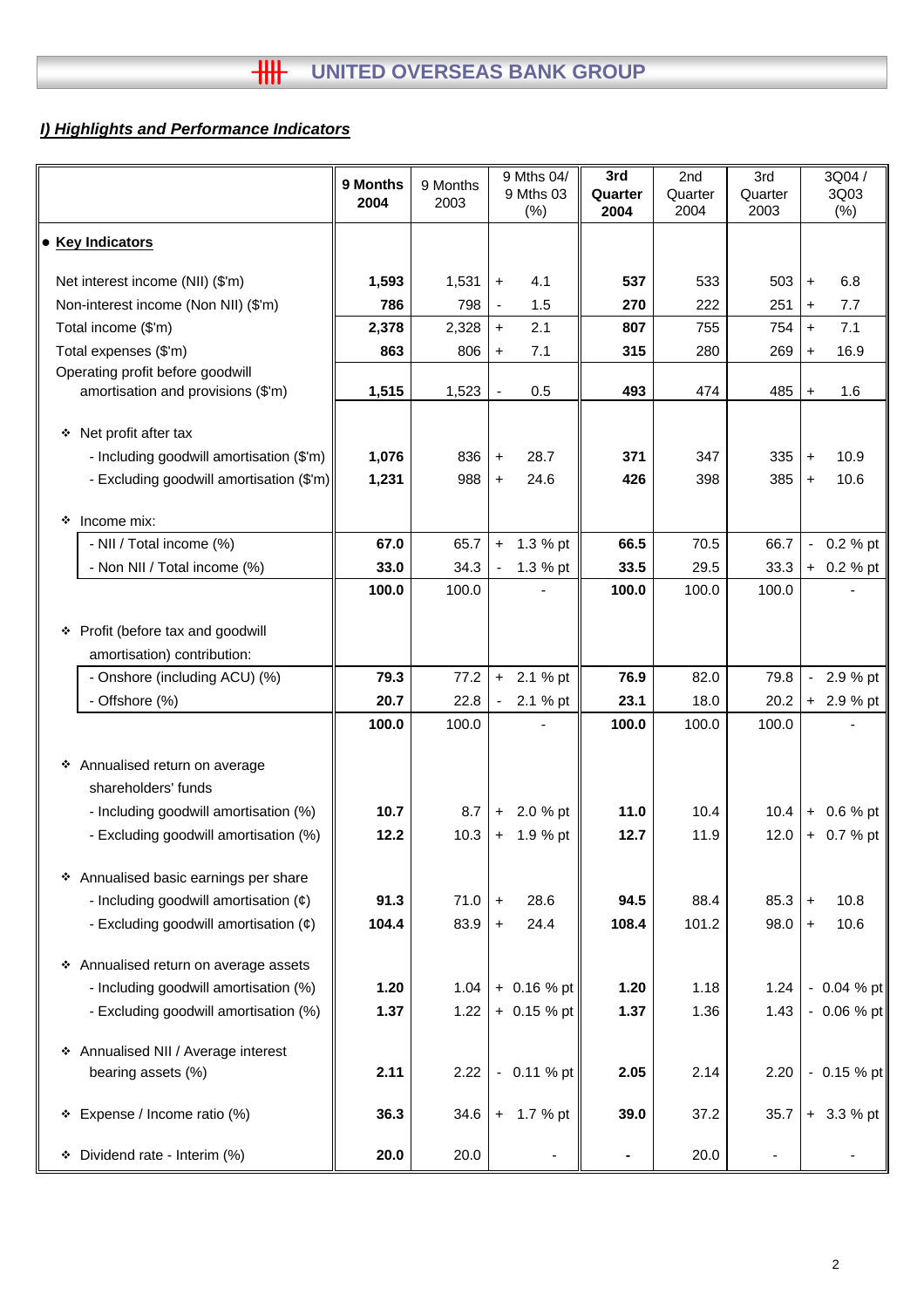# *I) Highlights and Performance Indicators*

|                                                                                   | 30-Sep-04    | 31-Dec-03    | Sep-04 /<br>$Dec-03$<br>$(\%)$ | 30-Sep-03    | Sep-04 /<br>Sep-03<br>(% ) |
|-----------------------------------------------------------------------------------|--------------|--------------|--------------------------------|--------------|----------------------------|
| <b>Other Indicators</b>                                                           |              |              |                                |              |                            |
| ❖ Customer loans (net) (\$'m)                                                     | 64,489       | 59,297       | 8.8<br>$\ddot{}$               | 59,248       | 8.8<br>$\ddot{}$           |
| Customer deposits (\$'m)<br>۰                                                     | 77,373       | 69,863       | 10.7<br>$\ddot{}$              | 66,092       | 17.1<br>$\ddot{}$          |
| Loans / Deposits ratio $^\circledR$ (%)<br>٠                                      | 83.3         | 84.9         | 1.6 % pt<br>$\blacksquare$     | 89.6         | 6.3 % pt<br>$\blacksquare$ |
| Non-performing loans (NPLs) (\$'m)<br>۰                                           | 5,866        | 5,160        | 13.7<br>$\ddot{}$              | 5,343        | 9.8<br>$\ddot{}$           |
| Cumulative provisions (\$'m)<br>۰                                                 | 3,808        | 3,332        | 14.3<br>$\boldsymbol{+}$       | 3,438        | 10.8<br>$\ddot{}$          |
| NPLs <sup>^</sup> / Gross customer loans (%)<br>۰                                 | 8.5          | 8.1          | $+ 0.4 %$ pt                   | 8.4          | $+ 0.1 %$ pt               |
| Cumulative provisions / NPLs (%)<br>۰                                             | 64.9         | 64.6         | $+ 0.3 %$ pt                   | 64.3         | 0.6 % pt<br>$+$            |
| Total assets (\$'m)<br>❖                                                          | 126,566      | 113,446      | 11.6<br>$\ddot{}$              | 108,017      | 17.2<br>$\ddot{}$          |
| Shareholders' funds (\$'m)<br>❖                                                   | 13,566       | 13,282       | 2.1<br>$\ddot{}$               | 12,924       | 5.0<br>$\ddot{}$           |
| Unrealised revaluation surplus * (\$'m)<br>❖                                      | 1,547        | 1,464        | 5.7<br>$\ddag$                 | 1,368        | 13.1<br>$\pm$              |
| Net asset value (NAV) per share (\$)<br>❖                                         | 8.63         | 8.45         | 2.1<br>$\ddot{\phantom{1}}$    | 8.22         | 5.0<br>$\ddot{}$           |
| Revalued NAV per share (\$)<br>❖                                                  | 9.61         | 9.38         | 2.5<br>$\ddot{}$               | 9.10         | 5.6<br>$\pm$               |
| Net tangible asset backing per share (\$)<br>۰                                    | 6.12         | 6.23         | 1.8                            | 5.98         | 2.3<br>+                   |
| Capital adequacy ratios (CAR)<br>❖<br>- Tier 1 capital (%)<br>- Total capital (%) | 11.3<br>16.1 | 13.2<br>15.2 | 1.9 % pt<br>$+ 0.9 %$ pt       | 12.7<br>15.0 | 1.4 % pt<br>$+ 1.1 %$ pt   |
| Manpower (number)<br>۰                                                            | 13,593       | 10,547       | $+3,046$ no.                   | 10,575       | $+3,018$ no.               |

 $^{\circledR}$  Loans refer to net customer loans while Deposits refer to customer deposits.

^ Excluding debt securities.

\* Refers to revaluation surplus on properties and investment securities which was not incorporated into the financial statements.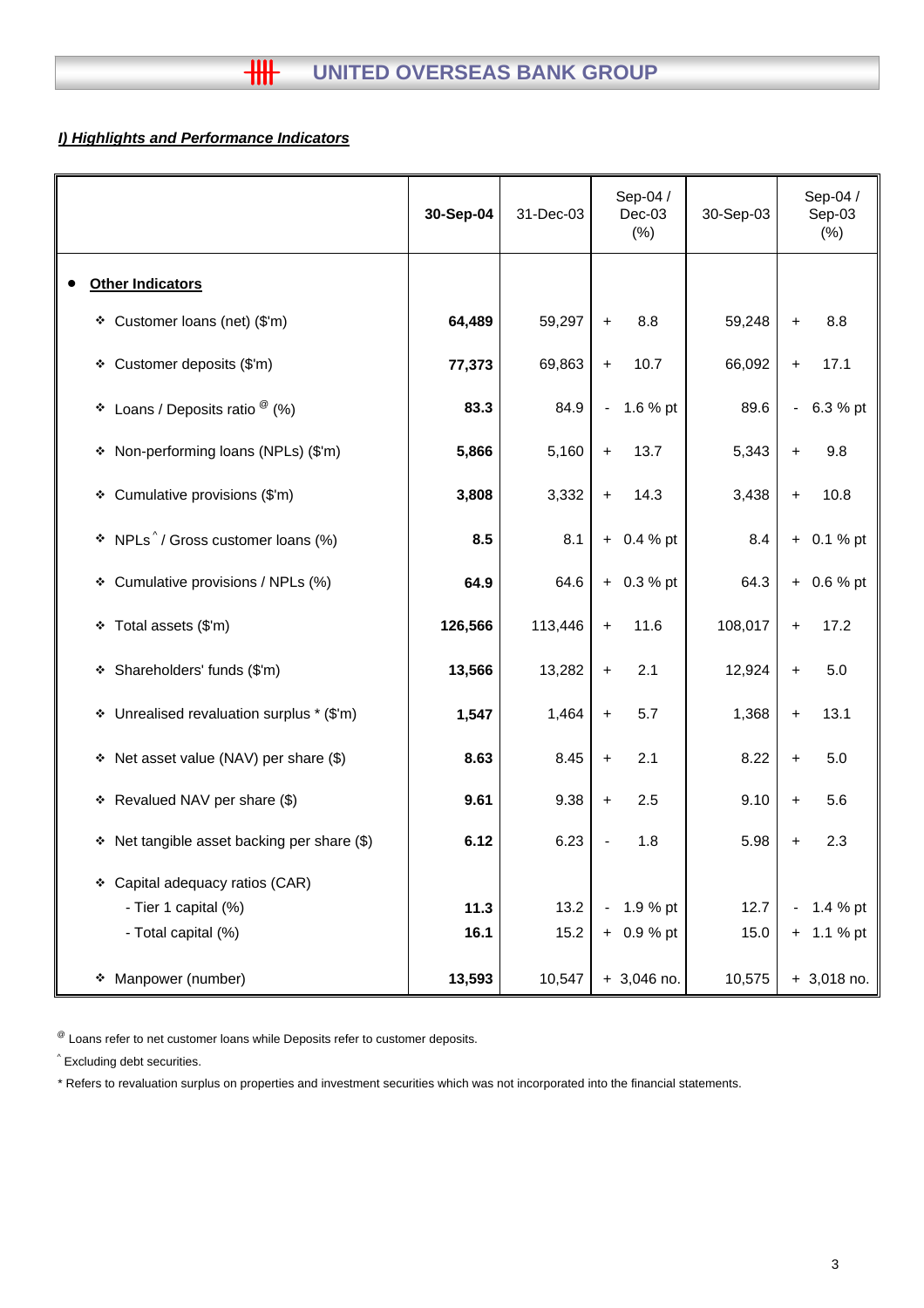The financial statements are prepared in accordance with Singapore Financial Reporting Standards and are expressed in Singapore dollars.

# **Review of Group Performance**

## **Results**

Following UOB's acquisition of Bank of Asia Public Company Limited and its subsidiaries ("BOA") on 27 July 2004, BOA's financial results for the two months ended 30 September 2004 and its balance sheet as at 30 September 2004 were consolidated into the Group's financial statements.

#### **9 Months 2004 versus 9 Months 2003**

Net profit after tax ("NPAT") increased \$240 million or 28.7% to \$1,076 million for the nine months ended 30 September 2004 ("this year-to-date") from \$836 million for the nine months ended 30 September 2003 ("last year-to-date"). The increase in NPAT was mainly due to lower provision charges, higher fee and commission income, higher share of profit of associates, and higher net interest income. These were partially offset by lower other operating income, higher operating expenses and higher tax expense.

Total income increased 2.1% to \$2,378 million for this year-to-date from \$2,328 million for last year-to-date, mainly due to higher fee and commission income derived largely from investment-related and fund management activities, higher net interest income from inter-bank money market activities and debt securities, as well as higher net profit from disposal of investment securities and associates. These were partially offset by the net loss from dealing securities, government securities and derivatives.

The Group's total operating expenses increased 7.1% to \$863 million for this year-to-date from \$806 million for last year-to-date attributed mainly to the consolidation of BOA. Staff costs increased 7.0% to \$417 million primarily due to increased headcount, while other operating expenses increased 7.2% to \$446 million mainly due to higher commission and brokerage expenses incurred to support business growth, and higher depreciation charges mainly on application software. Consequently, the expense-to-income ratio of the Group increased to 36.3% for this year-to-date from 34.6% for last year-to-date. Excluding BOA's expenses of \$29 million, Group total operating expenses would have shown a lower growth of 3.5% and consequently, the expense-to-income ratio would be reduced to 35.7%.

The Group's provision charges decreased 76.5% to \$75 million for this year-to-date from \$320 million for last year-todate. The decrease was largely attributable to lower specific provisions for loans and the write-back of general provisions due to improved asset quality and economic conditions in Singapore and the region.

Share of profit of associates (before tax) increased 98.3% to \$123 million for this year-to-date from \$62 million for last year-to-date mainly due to higher contributions from most of the Group's major associates.

#### **3rd Quarter 2004 versus 3rd Quarter 2003**

The Group's NPAT of \$371 million recorded in the third quarter of 2004 ("3Q04") was 10.9% higher than the \$335 million registered in the third quarter of 2003 ("3Q03"). The increase was mainly due to lower provision charges, higher fee and commission income, higher net interest income, and higher share of profit of associates, partially offset by higher operating expenses and higher tax expense.

The Group's total income increased 7.1% to \$807 million in 3Q04 from \$754 million in 3Q03 mainly due to higher fee and commission income derived largely from investment-related, loan-related, trade-related and credit card activities, higher net interest income mainly from loans on increased volume and higher contributions from inter-bank money market activities, higher profit on foreign exchange and disposal of investment securities and associates. These were partially offset by the net loss on dealing securities, government securities and derivatives.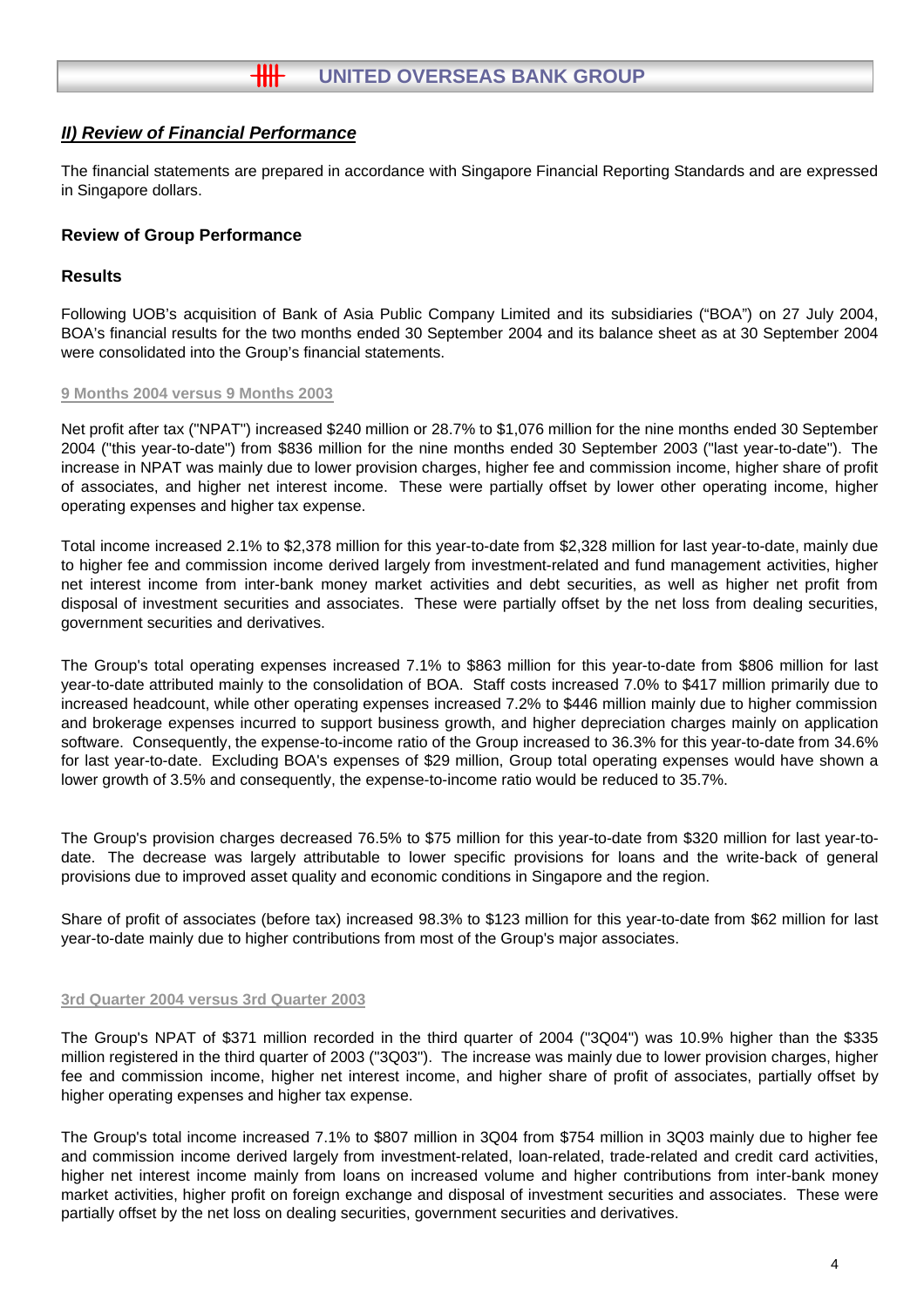#### **3rd Quarter 2004 versus 3rd Quarter 2003 (cont'd)**

Group total operating expenses increased by 16.9% to \$315 million in 3Q04 from \$269 million in 3Q03 mainly due to the consolidation of BOA. Staff costs increased 18.6% to \$152 million in 3Q04, mainly attributable to increased headcount, while other operating expenses grew 15.4% to \$163 million in 3Q04 mainly due to higher depreciation charges on application software and higher professional fees. Consequently, expense-to-income ratio increased to 39.0% in 3Q04 from 35.7% in 3Q03. Excluding BOA's expenses of \$29 million, Group total operating expenses would have been \$286 million for 3Q04, representing a lower increase of 6.3% over 3Q03 and the expense-to-income ratio for 3Q04 would be lower at 37.4%.

The net write-back of provisions of \$1 million in 3Q04 compared to a provision charge of \$40 million in 3Q03 was largely attributable to the write-back of general provisions.

#### **3rd Quarter 2004 versus 2nd Quarter 2004**

The Group's NPAT increased 6.9% to \$371 million in 3Q04 compared to \$347 million in the second quarter of 2004 ("2Q04"). The increase was mainly due to higher total income, coupled with write-back of provisions as opposed to provisions charged in 2Q04. These were partially offset by higher operating expenses.

Group total income increased 6.9% to \$807 million in 3Q04 compared to \$755 million in 2Q04 mainly attributed to higher profit on foreign exchange dealings, higher fee and commission income mainly from investment-related, loanrelated and credit card activities, and higher profit on disposal of investment securities. These were partly offset by the net loss from dealing securities, government securities and derivatives.

Group total operating expenses increased 12.2% to \$315 million in 3Q04 compared to \$280 million in 2Q04 attributed mainly to the consolidation of BOA. Consequently, expense-to-income ratio rose to 39.0% in 3Q04 compared to 37.2% in 2Q04. Excluding BOA, Group total operating expenses would have recorded a lower increase of 2.1% over 2Q04, and the expense-to-income ratio for 3Q04 would be reduced to 37.4%.

The net write-back of provisions of \$1 million in 3Q04 compared to the provision charge of \$16 million in 2Q04 was largely attributed to lower specific provisions for loans, partially offset by a lower write-back of general provisions.

## **Balance Sheet**

The Group's net loans and advances to customers of \$64,489 million as at 30 September 2004 were 8.8% higher than both the \$59,297 million as at 31 December 2003 and the \$59,248 million as at 30 September 2003 mainly contributed by the acquisition of BOA. Excluding BOA's net loans of \$4,168 million, the Group's net loans and advances to customers as at 30 September 2004 would have been \$60,321 million, representing an increase of 1.7% and 1.8% from 31 December 2003 and 30 September 2003 respectively.

Group non-performing loans ("NPLs") increased 13.7% and 9.8% to \$5,866 million as at 30 September 2004 from the \$5,160 million as at 31 December 2003 and the \$5,343 million as at 30 September 2003 respectively attributed mainly to the consolidation of BOA. Consequently, Group NPLs (excluding debt securities) as a percentage of gross customer loans increased to 8.5% as at 30 September 2004 from 8.1% as at 31 December 2003 and 8.4% as at 30 September 2003. Excluding BOA's NPLs of \$1,084 million, Group NPLs would have decreased to \$4,782 million, representing a reduction of 7.3% and 10.5% from 31 December 2003 and 30 September 2003 respectively. Consequently, NPL ratio would have improved to 7.4% as at 30 September 2004. Of the total Group NPLs as at 30 September 2004, \$3,050 million or 52.0% were secured by collateral, and \$3,635 million or 62.0% were in the Substandard category.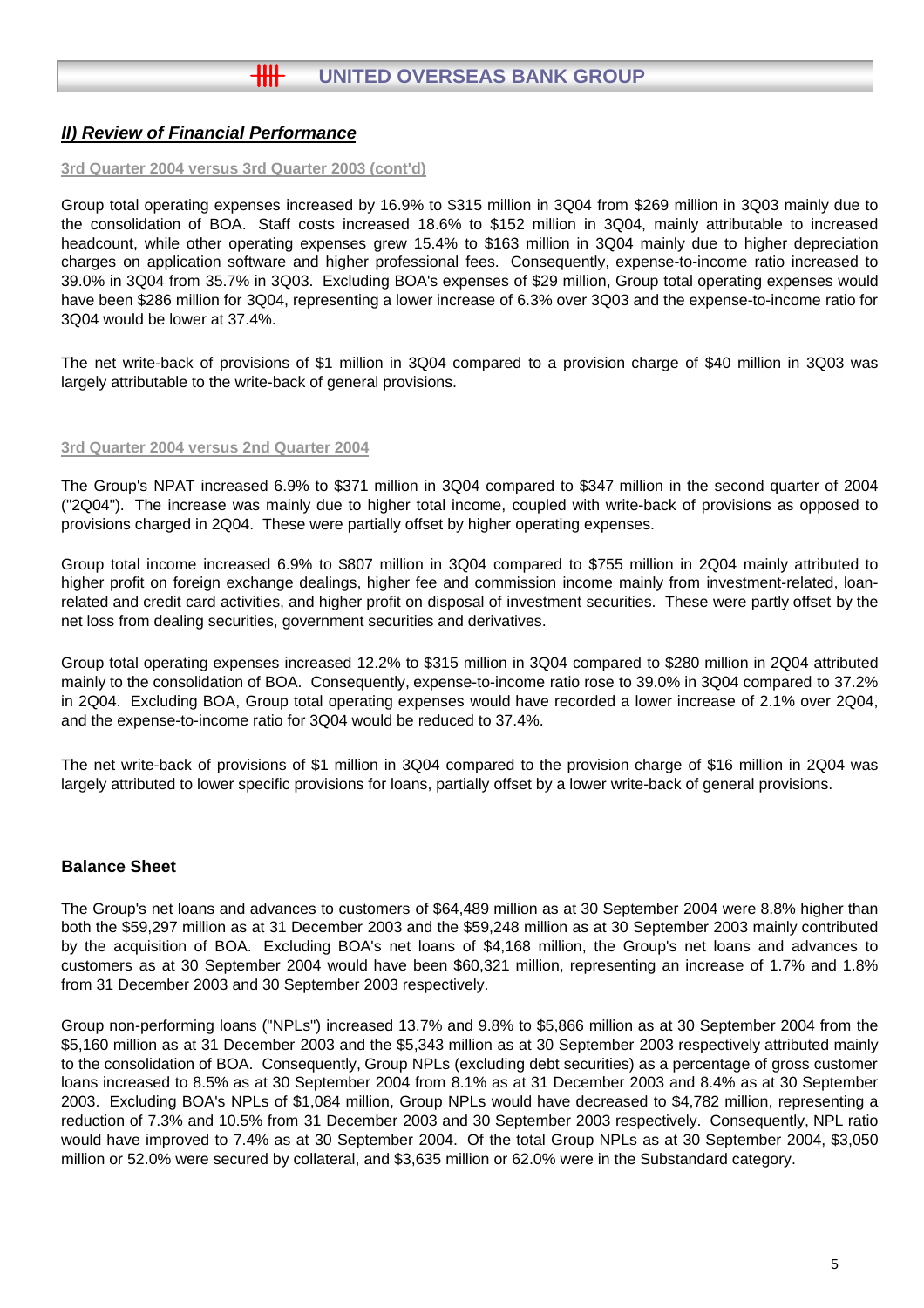Total cumulative specific and general provisions of the Group were \$3,808 million as at 30 September 2004 compared to \$3,332 million as at 31 December 2003 and \$3,438 million as at 30 September 2003. General provisions as at 30 September 2004 were \$1,371 million or 36.0% of total cumulative provisions. The total cumulative provisions as at 30 September 2004 provided coverage of 64.9% against Group NPLs, compared to 64.6% as at 31 December 2003 and 64.3% as at 30 September 2003. As at 30 September 2004, unsecured NPLs were 135.2% covered by total cumulative provisions, compared to 141.4% as at 31 December 2003 and 137.2% as at 30 September 2003. Excluding BOA's provisions of \$617 million, total cumulative specific and general provisions would have been \$3,191 million as at 30 September 2004, providing a coverage of 66.7% against Group NPLs.

Total assets of the Group as at 30 September 2004 were \$126,566 million, of which \$6,674 million arose from the consolidation of BOA. This represents a growth of 11.6% and 17.2% over the \$113,446 million as at 31 December 2003 and the \$108,017 million as at 30 September 2003 respectively. Excluding the assets from BOA, the Group's total assets would have recorded a growth of 5.7% and 11.0% over 31 December 2003 and 30 September 2003 respectively.

Shareholders' funds of the Group as at 30 September 2004 were \$13,566 million, representing an increase of 2.1% and 5.0% over the \$13,282 million as at 31 December 2003 and the \$12,924 million as at 30 September 2003 respectively. Consequently, the Group's net asset value per share increased 18 cents and 41 cents to \$8.63 as at 30 September 2004, from \$8.45 as at 31 December 2003 and \$8.22 as at 30 September 2003 respectively.

As at 30 September 2004, the Group's total Capital Adequacy Ratio ("CAR") of 16.1% computed under the revised capital framework issued by the Monetary Authority of Singapore ("MAS") was 6.1% points higher than the minimum total CAR of 10% set by MAS. Compared to the total CAR of 15.2% as at 31 December 2003 and 15.0% as at 30 September 2003, it had increased 0.9% point and 1.1% points respectively. The increase was mainly attributable to the issue of US\$1 billion and S\$1 billion Subordinated Notes in August 2004, partly offset by the increase in risk-weighted assets due primarily to the consolidation of BOA's financials and higher holdings in investment securities.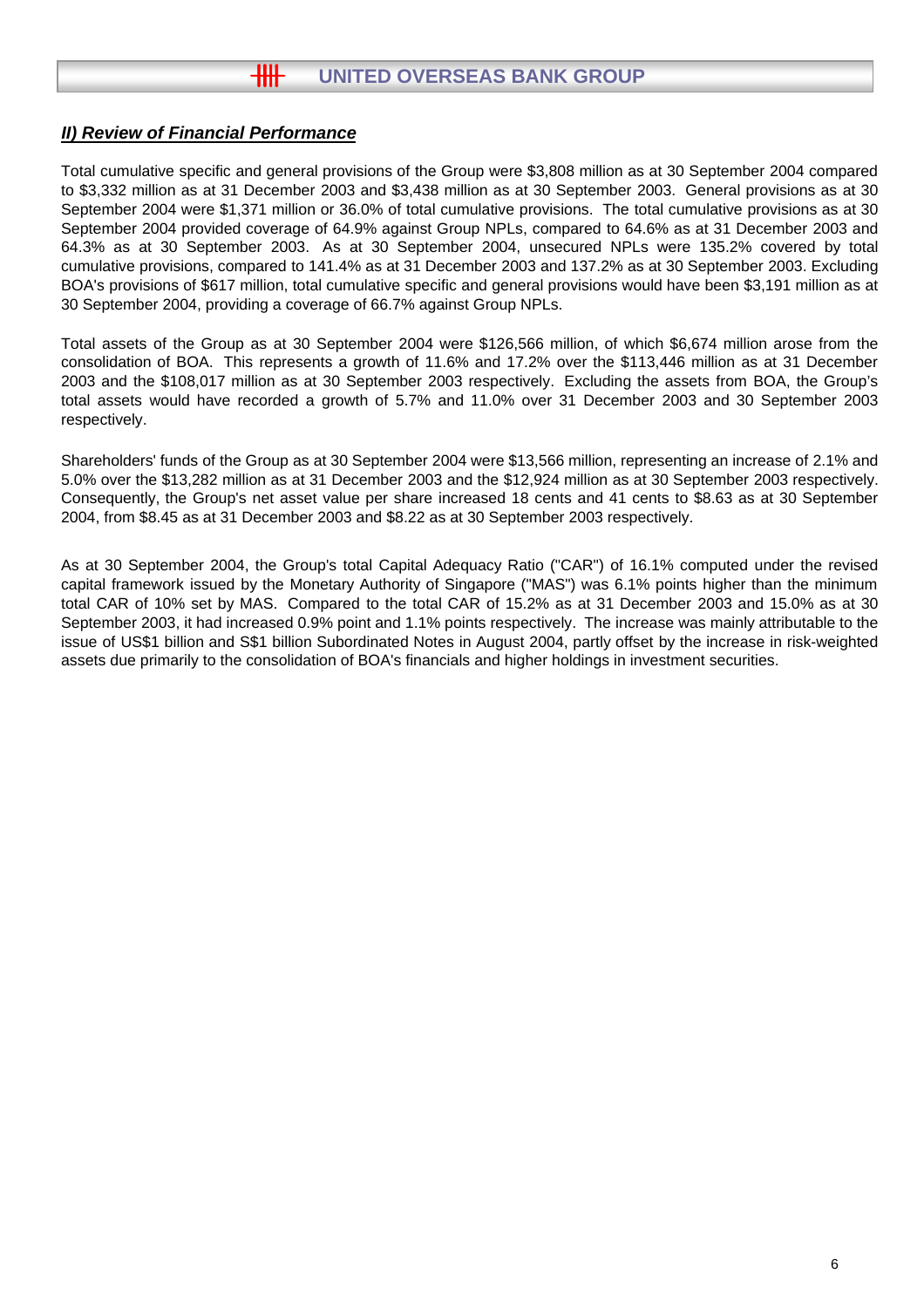# **FOR THE NINE MONTHS ENDED 30 SEPTEMBER 2004 UNAUDITED CONSOLIDATED INCOME STATEMENT**

|                                                                | 9 Months   | 9 Months   | 9 Mths 04 /    |
|----------------------------------------------------------------|------------|------------|----------------|
|                                                                | 2004       | 2003       | 9 Mths 03      |
|                                                                | \$ million | \$ million | $\%$           |
| Interest income                                                | 2,616      | 2,458      | 6.4            |
| Less: Interest expense                                         | 1,023      | 927        | 10.3           |
| Net interest income                                            | 1,593      | 1,531      | 4.1            |
| Dividend income                                                | 38         | 30         | 27.3           |
| Fee and commission income                                      | 502        | 417        | 20.4           |
| Rental income                                                  | 49         | 56         | (12.6)         |
| Other operating income                                         | 197        | 295        | (33.3)         |
| Total non-interest income                                      | 786        | 798        | (1.5)          |
| Income before operating expenses                               | 2,378      | 2,328      | 2.1            |
| Less: Staff costs                                              | 417        | 390        | 7.0            |
| Other operating expenses                                       | 446        | 416        | 7.2            |
| Total operating expenses                                       | 863        | 806        | 7.1            |
| Operating profit before goodwill                               |            |            |                |
| amortisation and provisions                                    | 1,515      | 1,523      | (0.5)          |
| Less: Goodwill amortisation                                    | 155        | 152        | 2.0            |
| Less: Write-back of general provisions                         | (112)      |            | <b>NM</b>      |
| Specific provisions for loans                                  | 154        | 292        | (47.3)         |
| Specific provisions for other assets<br>Total provisions       | 33<br>75   | 28<br>320  | 18.6<br>(76.5) |
|                                                                |            |            |                |
| Operating profit after goodwill<br>amortisation and provisions | 1,285      | 1,050      | 22.4           |
| Share of profit of associates                                  | 123        | 62         | 98.3           |
| Profit from ordinary activities before tax                     | 1,408      | 1,112      | 26.6           |
| Less: Tax                                                      | 320        | 267        | 20.0           |
| Profit after tax                                               | 1,088      | 846        | 28.7           |
| Less: Minority interests                                       | 12         | 9          | 27.6           |
| Net profit attributable to members                             | 1,076      | 836        | 28.7           |
| Expense / Income ratio (%)                                     | 36.3       | 34.6       | 1.7 % pt       |
| Annualised earnings per share $(e)$                            |            |            |                |
| - Basic                                                        | 91.3       | 71.0       | 28.6           |
| - Fully diluted                                                | 91.3       | 71.0       | 28.6           |

NM denotes "Not Meaningful".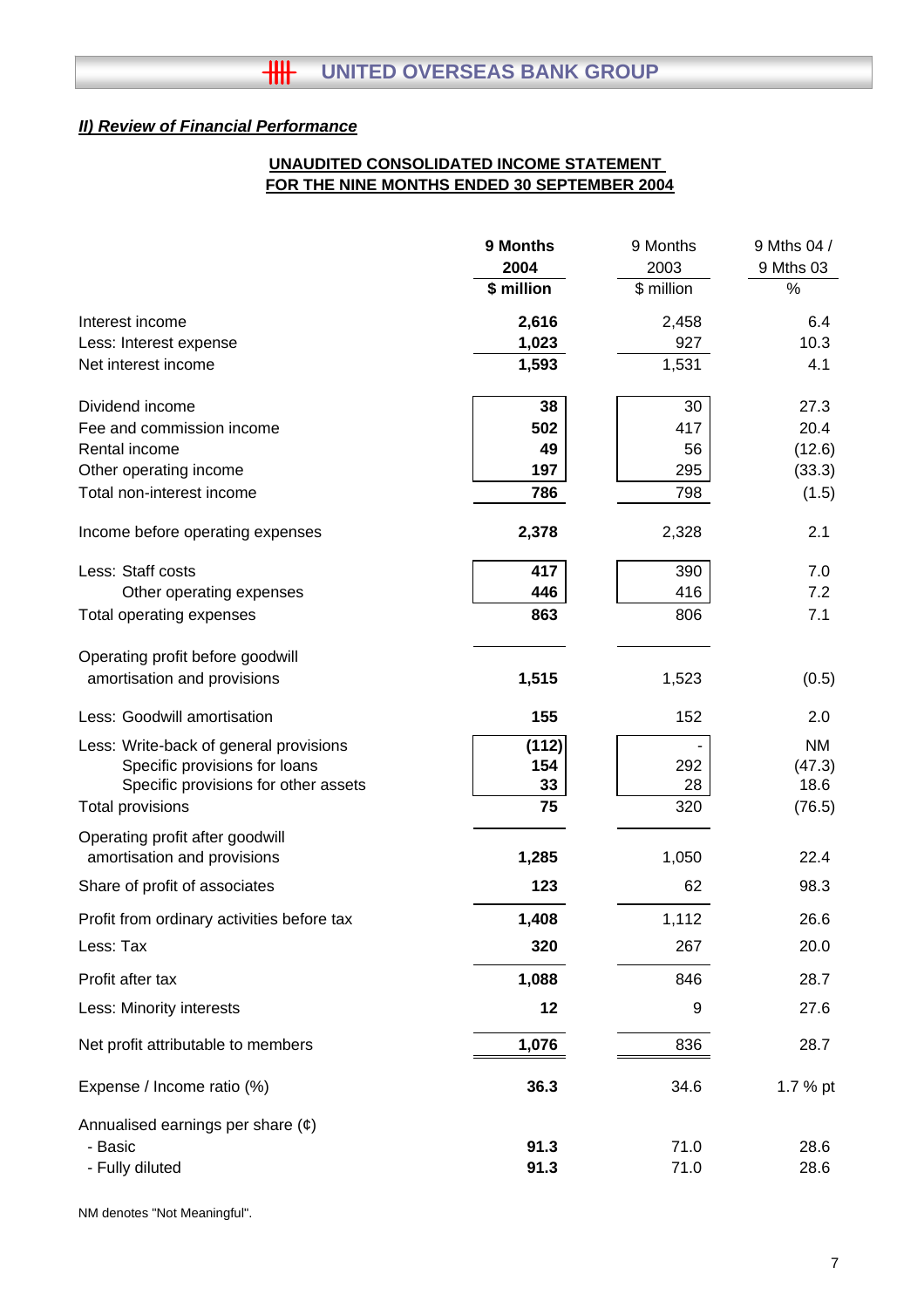# **UNAUDITED CONSOLIDATED INCOME STATEMENT FOR THE THIRD QUARTER ENDED 30 SEPTEMBER 2004**

|                                                                | 3rd        | 2nd            |          | 3rd        |           |
|----------------------------------------------------------------|------------|----------------|----------|------------|-----------|
|                                                                | Quarter    | Quarter        | 3Q04/    | Quarter    | 3Q04 /    |
|                                                                | 2004       | 2004           | 2Q04     | 2003       | 3Q03      |
|                                                                | \$ million | \$ million     | %        | \$ million | $\%$      |
| Interest income                                                | 937        | 850            | 10.3     | 796        | 17.7      |
| Less: Interest expense                                         | 400        | 317            | 26.1     | 293        | 36.5      |
| Net interest income                                            | 537        | 533            | 0.8      | 503        | 6.8       |
| Dividend income                                                | 10         | 22             | (55.1)   | 11         | (13.5)    |
| Fee and commission income                                      | 180        | 152            | 18.1     | 148        | 21.3      |
| Rental income                                                  | 16         | 16             | (0.1)    | 17         | (5.0)     |
| Other operating income                                         | 64         | 32             | 102.5    | 74         | (13.3)    |
| Total non-interest income                                      | 270        | 222            | 21.6     | 251        | 7.7       |
| Income before operating expenses                               | 807        | 755            | 6.9      | 754        | 7.1       |
| Less: Staff costs                                              | 152        | 135            | 12.3     | 128        | 18.6      |
| Other operating expenses                                       | 163        | 145            | 12.0     | 141        | 15.4      |
| Total operating expenses                                       | 315        | 280            | 12.2     | 269        | 16.9      |
| Operating profit before goodwill                               |            |                |          |            |           |
| amortisation and provisions                                    | 493        | 474            | 3.8      | 485        | 1.6       |
| Less: Goodwill amortisation                                    | 55         | 50             | 8.3      | 50         | 8.5       |
| Less: Write-back of general provisions                         | (49)       | (63)           | 22.2     |            | <b>NM</b> |
| Specific provisions for loans                                  | 41         | 72             | (43.3)   | 47         | (12.8)    |
| Specific provisions for other assets                           | 8          | $\overline{7}$ | 9.6      | (6)        | <b>NM</b> |
| <b>Total provisions</b>                                        | (1)        | 16             | (105.0)  | 40         | (101.9)   |
| Operating profit after goodwill<br>amortisation and provisions | 439        | 408            | 7.4      | 394        | 11.3      |
| Share of profit of associates                                  | 47         | 47             | 1.1      | 32         | 45.3      |
|                                                                |            |                |          |            |           |
| Profit from ordinary activities before tax                     | 486        | 455            | 6.8      | 427        | 13.9      |
| Less: Tax                                                      | 108        | 104            | 4.4      | 88         | 23.3      |
| Profit after tax                                               | 377        | 351            | 7.5      | 339        | 11.5      |
| Less: Minority interests                                       | 6          | 4              | 60.6     | 4          | 64.8      |
| Net profit attributable to members                             | 371        | 347            | 6.9      | 335        | 10.9      |
| Expense / Income ratio (%)                                     | 39.0       | 37.2           | 1.8 % pt | 35.7       | 3.3 % pt  |
| Annualised earnings per share $(\phi)$                         |            |                |          |            |           |
| - Basic                                                        | 94.5       | 88.4           | 6.9      | 85.3       | 10.8      |
| - Fully diluted                                                | 94.5       | 88.4           | 6.9      | 85.2       | 10.9      |

NM denotes "Not Meaningful".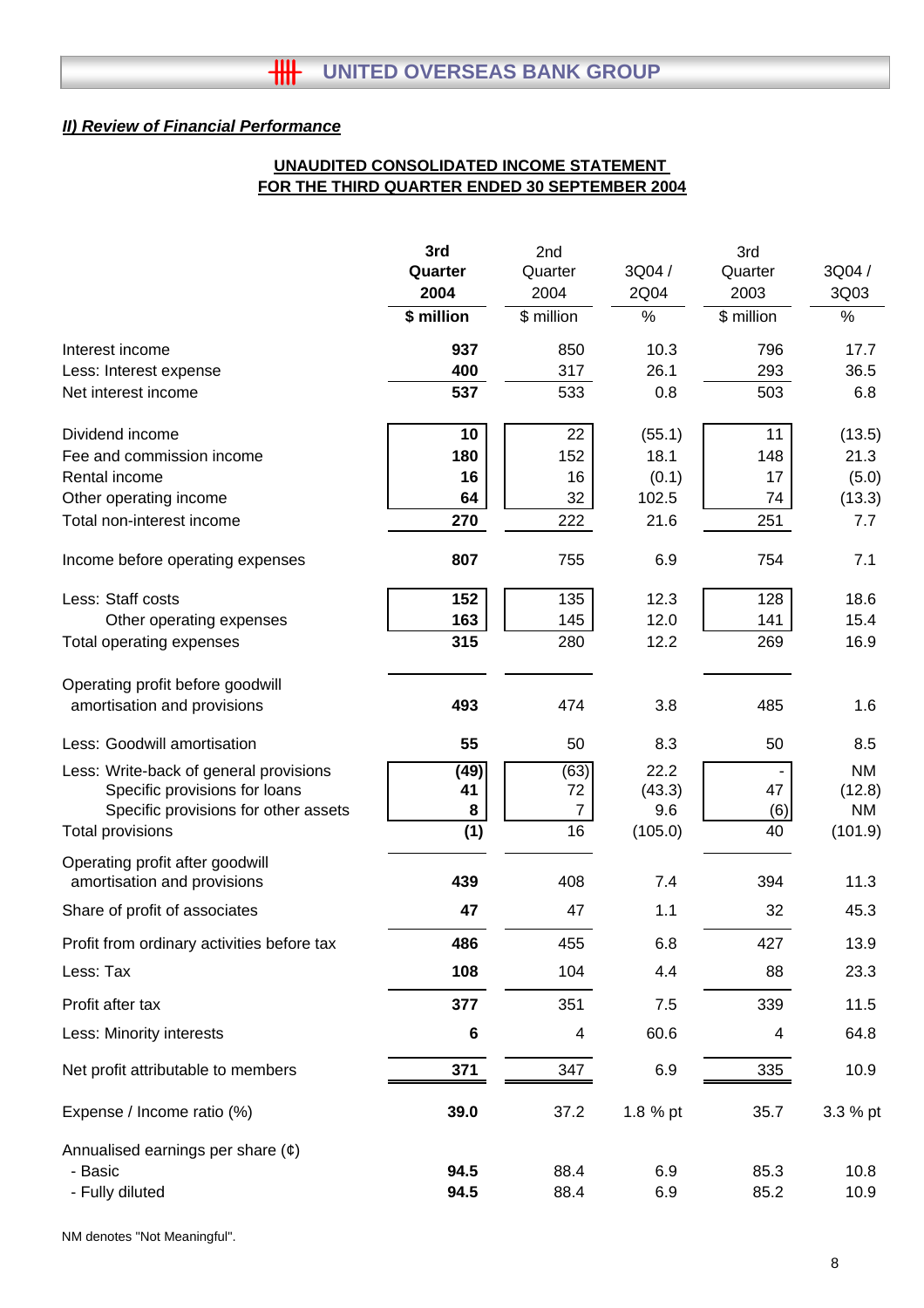## **Net Interest Income**



#### Average Interest Margin

| Net Interest Income<br>800<br>9 Mths 04:<br>9 Mths 03:<br>700<br>\$1,531m<br>\$1,593m<br>600<br>523 533 537<br>518 510 503<br>$\frac{15}{15}$ 500<br>$\frac{15}{15}$ 400<br>↮<br>300<br>200<br>100<br>2003<br>2004<br>□1st Quarter ■2nd Quarter □3rd Quarter | Net interest income of the Group increased 4.1% to \$1,593 million for<br>this year-to-date compared to \$1,531 million for last year-to-date. The<br>increase was mainly from inter-bank money market activities and debt<br>securities, partly offset by lower contributions from loans due to lower<br>interest spread. Net interest income continued to be the major<br>contributor of total income, accounting for 67.0% (last year-to-date:<br>65.7%) of total income.<br>The increase in net interest income of 6.8% to \$537 million in 3Q04<br>from \$503 million in 3Q03 was mainly due to higher interest bearing<br>assets, partly offset by narrowed interest spreads.<br>Average interest margin decreased 11 basis points to 2.11% for this<br>year-to-date from 2.22% for last year-to-date, and decreased 15 basis<br>points to 2.05% in 3Q04 from 2.20% in 3Q03. The contraction in<br>interest margin was mainly due to the increasing market competition<br>and the net interest expense on the recent subordinated notes issued. |                         |                         |                         |                         |  |  |
|--------------------------------------------------------------------------------------------------------------------------------------------------------------------------------------------------------------------------------------------------------------|-------------------------------------------------------------------------------------------------------------------------------------------------------------------------------------------------------------------------------------------------------------------------------------------------------------------------------------------------------------------------------------------------------------------------------------------------------------------------------------------------------------------------------------------------------------------------------------------------------------------------------------------------------------------------------------------------------------------------------------------------------------------------------------------------------------------------------------------------------------------------------------------------------------------------------------------------------------------------------------------------------------------------------------------------------|-------------------------|-------------------------|-------------------------|-------------------------|--|--|
| <b>Average Interest Margin</b>                                                                                                                                                                                                                               | 9 Months<br>2004                                                                                                                                                                                                                                                                                                                                                                                                                                                                                                                                                                                                                                                                                                                                                                                                                                                                                                                                                                                                                                      | 9 Months<br>2003        | 3rd Quarter<br>2004     | 2nd Quarter<br>2004     | 3rd Quarter<br>2003     |  |  |
|                                                                                                                                                                                                                                                              | \$ million                                                                                                                                                                                                                                                                                                                                                                                                                                                                                                                                                                                                                                                                                                                                                                                                                                                                                                                                                                                                                                            | \$ million              | \$ million              | \$ million              | \$ million              |  |  |
| Annualised interest income<br>Less: Annualised interest expense<br>Annualised net interest income                                                                                                                                                            | 3,494<br>1,366<br>2,127                                                                                                                                                                                                                                                                                                                                                                                                                                                                                                                                                                                                                                                                                                                                                                                                                                                                                                                                                                                                                               | 3,286<br>1,239<br>2,047 | 3,726<br>1,591<br>2,135 | 3,417<br>1,275<br>2,142 | 3,157<br>1,162<br>1,995 |  |  |
|                                                                                                                                                                                                                                                              |                                                                                                                                                                                                                                                                                                                                                                                                                                                                                                                                                                                                                                                                                                                                                                                                                                                                                                                                                                                                                                                       |                         |                         |                         |                         |  |  |
| Average balance of interest bearing assets                                                                                                                                                                                                                   | 100,820                                                                                                                                                                                                                                                                                                                                                                                                                                                                                                                                                                                                                                                                                                                                                                                                                                                                                                                                                                                                                                               | 92,190                  | 104,357                 | 100,192                 | 90,592                  |  |  |
| Average interest margin * (%)                                                                                                                                                                                                                                | 2.11                                                                                                                                                                                                                                                                                                                                                                                                                                                                                                                                                                                                                                                                                                                                                                                                                                                                                                                                                                                                                                                  | 2.22                    | 2.05                    | 2.14                    | 2.20                    |  |  |
| * Average interest margin represents net interest income as a percentage of average interest bearing assets.                                                                                                                                                 |                                                                                                                                                                                                                                                                                                                                                                                                                                                                                                                                                                                                                                                                                                                                                                                                                                                                                                                                                                                                                                                       |                         |                         |                         |                         |  |  |
|                                                                                                                                                                                                                                                              |                                                                                                                                                                                                                                                                                                                                                                                                                                                                                                                                                                                                                                                                                                                                                                                                                                                                                                                                                                                                                                                       |                         |                         |                         | 9                       |  |  |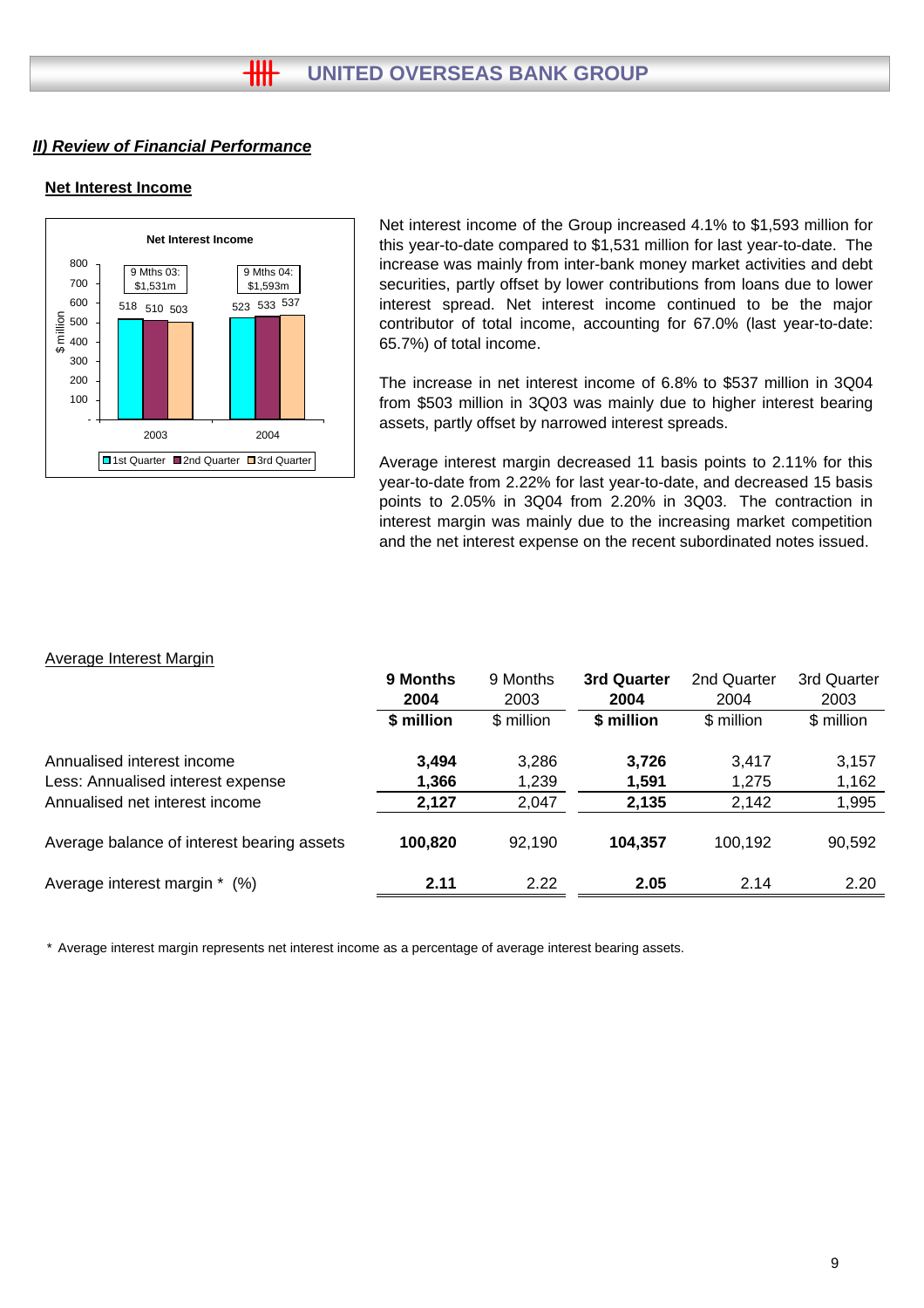# **Non-Interest Income**



Non-interest income of the Group decreased 1.5% to \$786 million for this year-to-date compared to \$798 million for last year-to-date. The decrease was primarily due to the net loss on dealing securities, government securities and derivatives. This was partially negated by higher fee and commission income derived largely from investmentrelated and fund management activities, and higher net profit from disposal of investment securities and associates. The Group's noninterest income for this year-to-date accounted for 33.0% of total income compared to 34.3% for last year-to-date.

Non-interest income increased 7.7% to \$270 million in 3Q04 from \$251 million in 3Q03 due mainly to higher fee and commission income, higher profit from foreign exchange dealings, and higher profit from disposal of investment securities, partly offset by the net loss on dealing securities, government securities and derivatives.

| 9 Months   | 9 Months   | 3rd Quarter | 2nd Quarter | 3rd Quarter |
|------------|------------|-------------|-------------|-------------|
| 2004       | 2003       | 2004        | 2004        | 2003        |
| \$ million | \$ million | \$ million  | \$ million  | \$ million  |
|            |            |             |             |             |
| 78         | 64         | 31          | 24          | 24          |
| 79         | 53         | 25          | 24          | 21          |
| 26         | 27         | 7           | 10          | 10          |
| 92         | 51         | 35          | 23          | 23          |
| 81         | 83         | 30          | 23          | 21          |
| 36         | 37         | 11          | 14          | 13          |
| 98         | 81         | 36          | 32          | 27          |
| 12         | 21         | 5           | 3           | 10          |
| 502        | 417        | 180         | 152         | 148         |
| 87         | 86         | 26          | 38          | 29          |
|            |            |             |             |             |
| (10)       | 122        | (19)        | 8           | 27          |
| 78         | 87         | 41          | (10)        | 16          |
| 68         | 36         | 26          | 14          | 14          |
|            | 0          |             | $0^*$       | (0)         |
| 11         | 9          | 2           | $0^*$       | 1           |
| 55         |            | 20          |             | 16          |
| 197        | 295        | 64          | 32          | 74          |
| 786        | 798        | 270         | 222         | 251         |
|            | (5)        | 41          | (6)         | 20          |

Composition of Non-Interest Income

\* Less than \$500,000.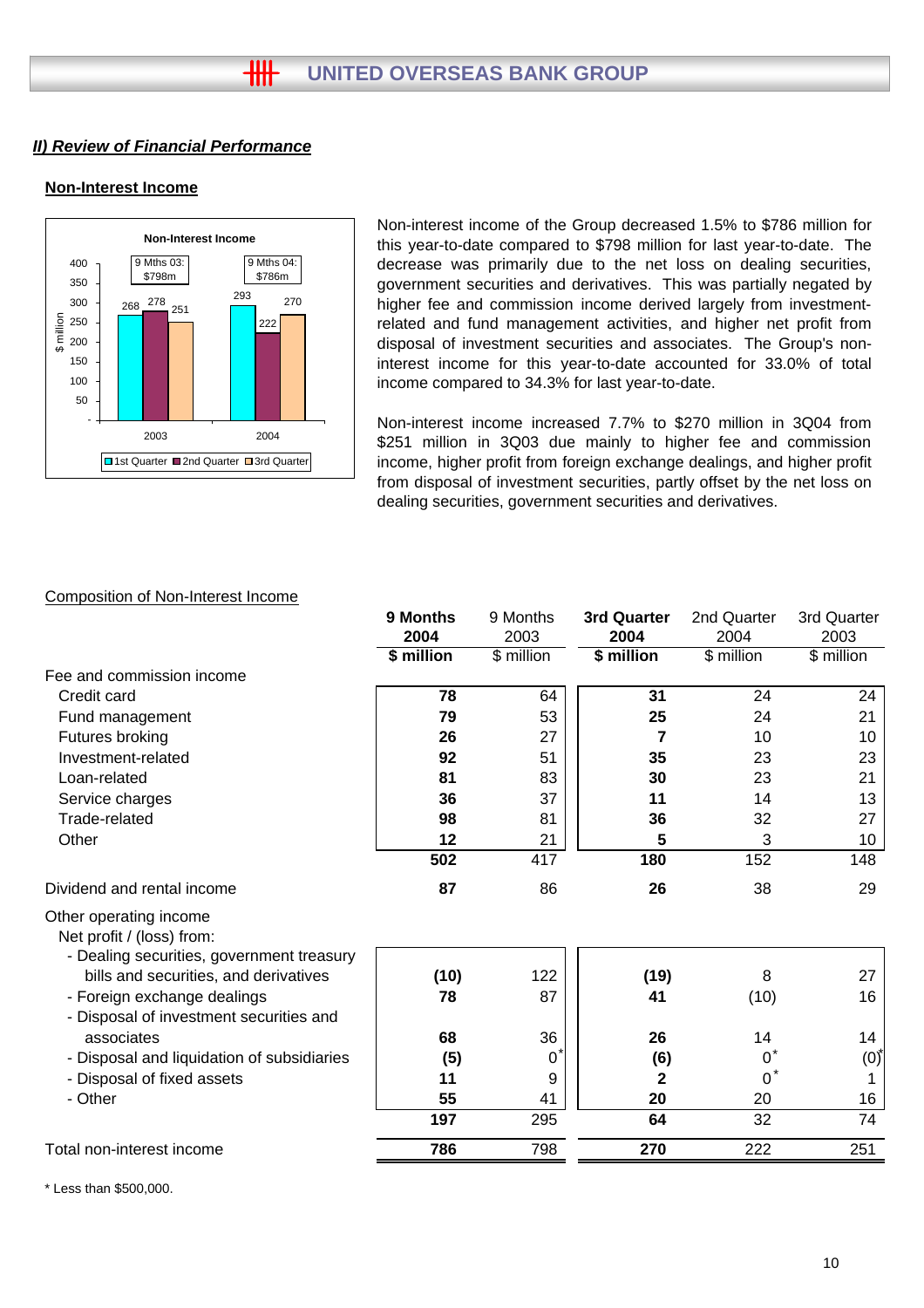## **Operating Expenses**

Total operating expenses increased 7.1% to \$863 million for this year-to-date compared to \$806 million in the same period last year attributed mainly to the consolidation of BOA's expenses. Staff costs increased 7.0% to \$417 million primarily due to increased headcount, while other operating expenses increased 7.2% to \$446 million mainly due to higher commission and brokerage expenses incurred to support business growth, and higher depreciation charges mainly on application software. Consequently, the expense-to-income ratio of the Group increased to 36.3% for this year-to-date from 34.6% for last year-to-date. Excluding BOA's expenses of \$29 million, Group total operating expenses would have shown a growth of 3.5% and the expense-to-income ratio would be lower at 35.7%.

In 3Q04, total operating expenses increased by 16.9% to \$315 million from \$269 million in 3Q03. Expense-to-income ratio increased to 39.0% in 3Q04 from 35.7% in 3Q03. The increase was attributed to the consolidation of BOA's expenses. Excluding BOA, the expense-to-income ratio for 3Q04 would be 37.4%.

|                                                 | 9 Months<br>2004 | 9 Months<br>2003 | 3rd Quarter<br>2004 | 2nd Quarter<br>2004 | 3rd Quarter<br>2003 |
|-------------------------------------------------|------------------|------------------|---------------------|---------------------|---------------------|
|                                                 | \$ million       | \$ million       | \$ million          | \$ million          | \$ million          |
| Staff costs                                     | 417              | 390              | 152                 | 135                 | 128                 |
| Other operating expenses                        | 446              | 416              | 163                 | 145                 | 141                 |
| Total operating expenses <sup>@</sup>           | 863              | 806              | 315                 | 280                 | 269                 |
| <sup>@</sup> Total operating expenses included: |                  |                  |                     |                     |                     |
| IT-related expenses                             | 132              | 149              | 50                  | 40                  | 49                  |
| IT-related expenses /                           |                  |                  | 15.9                |                     |                     |
| Total operating expenses (%)                    | 15.3             | 18.5             |                     | 14.3                | 18.2                |

## **Other Operating Expenses**

|                                          | 9 Months   | 9 Months   | <b>3rd Quarter</b> | 2nd Quarter | 3rd Quarter |
|------------------------------------------|------------|------------|--------------------|-------------|-------------|
|                                          | 2004       | 2003       | 2004               | 2004        | 2003        |
|                                          | \$ million | \$ million | \$ million         | \$ million  | \$ million  |
| Depreciation                             |            |            |                    |             |             |
| - Land and buildings                     | 20         | 20         |                    |             |             |
| - Office equipment, computers, fixtures  |            |            |                    |             |             |
| and other fixed assets                   | 70         | 60         | 26                 | 22          | 21          |
|                                          | 90         | 80         | 32                 | 29          | 27          |
| Rental of premises and equipment         | 27         | 31         | 9                  | 9           | 10          |
| Maintenance of premises and other assets | 38         | 41         | 14                 | 13          | 13          |
| Other expenses                           | 291        | 264        | 107                | 95          | 91          |
| Total other operating expenses           | 446        | 416        | 163                | 145         | 141         |

Other operating expenses increased 7.2% to \$446 million for this year-to-date compared to \$416 million for the corresponding period last year. The increase was mainly attributed to the consolidation of BOA, and higher commission and brokerage expenses to support the growth in business volume. Excluding BOA, other operating expenses would have recorded a lower growth of 3.1% over last year-to-date.

In 3Q04, other operating expenses increased 15.4% to \$163 million from \$141 million in 3Q03 due mainly to the consolidation of BOA. Excluding BOA, other operating expenses would have shown a lower increase of 3.5%.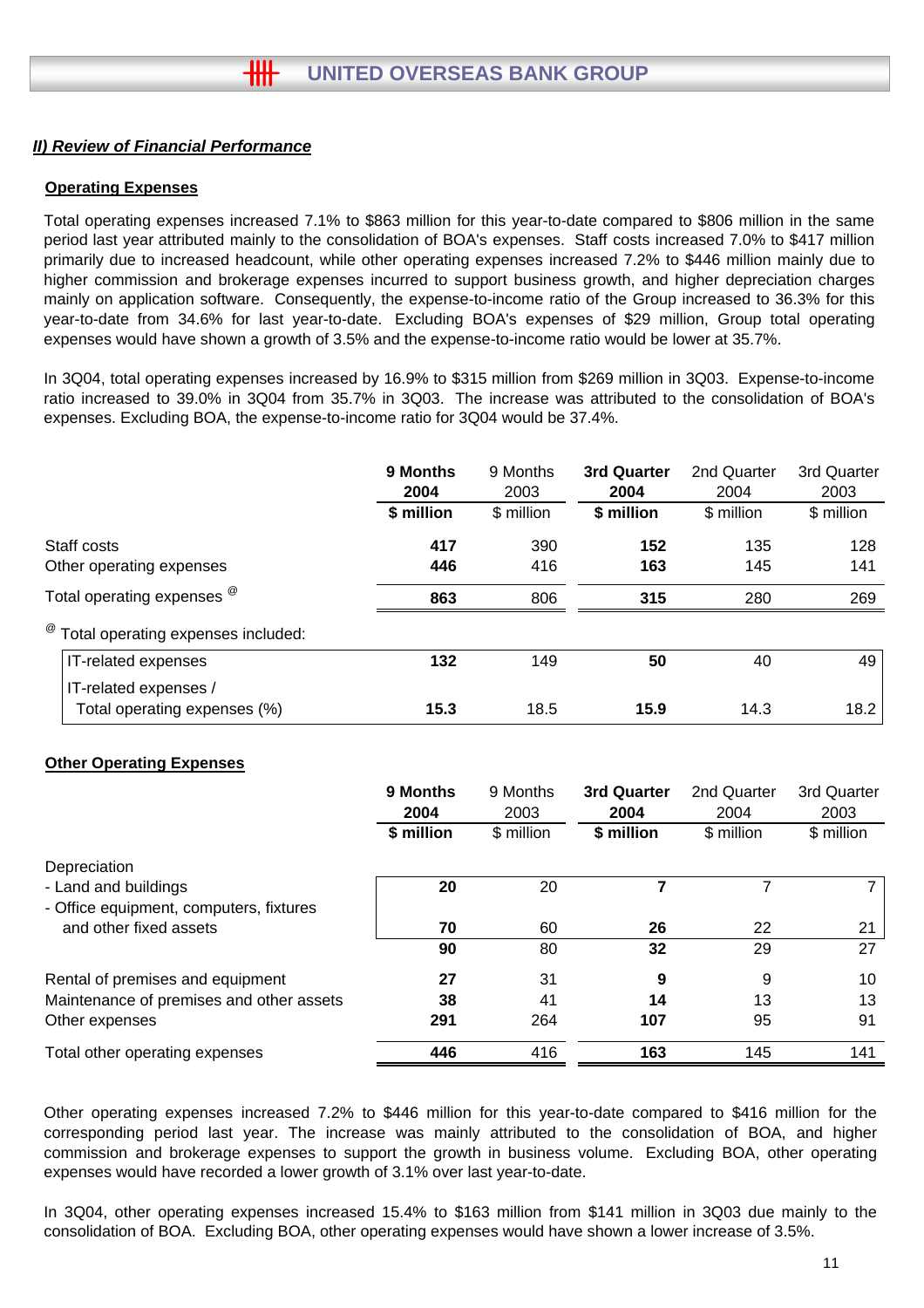## **Provisions Charged to Income Statement**

Provision charges of \$75 million for this year-to-date were 76.5% lower than the \$320 million for last year-to-date. The decrease was mainly due lower specific provisions for loans and the write-back of general provisions as a result of improved asset quality and economic conditions in Singapore and the region. The net write-back of provisions of \$1 million in 3Q04 was largely attributable to the write-back of general provisions as compared to the provision charges of \$40 million in 3Q03.

|                                                                                                               | 9 Months<br>2004<br>\$ million | 9 Months<br>2003<br>\$ million | 3rd Quarter<br>2004<br>\$ million | 2nd Quarter<br>2004<br>\$ million | 3rd Quarter<br>2003<br>\$ million |
|---------------------------------------------------------------------------------------------------------------|--------------------------------|--------------------------------|-----------------------------------|-----------------------------------|-----------------------------------|
| Write-back of general provisions<br>Specific provisions for loans                                             | (112)<br>154                   | 292                            | (49)<br>41                        | (63)<br>72                        | 47                                |
| Specific provisions for diminution in value<br>or impairment of investments,<br>fixed assets and other assets | 33                             | 28                             | 8                                 |                                   | (6)                               |
| Total provisions                                                                                              | 75                             | 320                            |                                   | 16                                | 40                                |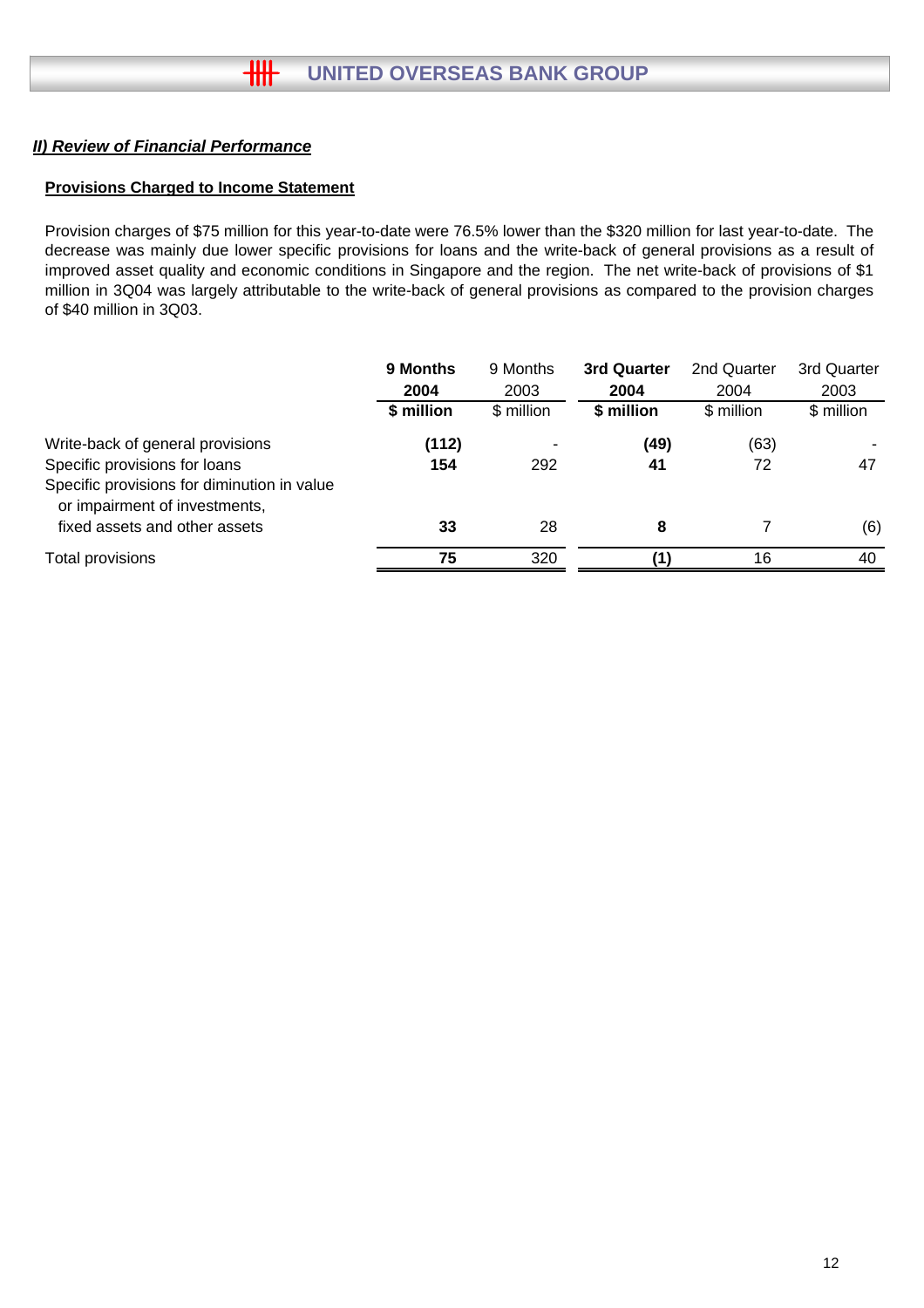#### *III) Non-Performing Loans (NPLs) and Cumulative Provisions*

卌

## **NPLs and Cumulative Provisions of the Group**

NPLs rose by 13.7% and 9.8% to \$5,866 million as at 30 September 2004 from \$5,160 million as at 31 December 2003 and \$5,343 million as at 30 September 2003 respectively due to the acquisition of BOA. Correspondingly, the ratio of NPLs (excluding debt securities) to total gross customer loans increased to 8.5% as at 30 September 2004 from 8.1% as at 31 December 2003 and 8.4% as at 30 September 2003. Excluding BOA's NPLs of \$1,084 million, Group NPLs would have registered a decline of 7.3% and 10.5% to \$4,782 million over 31 December 2003 and 30 September 2003 respectively. The ratio of NPLs (excluding debt securities) to total gross customer loans would have improved to 7.4% as at 30 September 2004. Of the total NPLs, \$3,050 million or 52.0% were secured by collateral, and \$3,635 million or 62.0% were in the Substandard category.

Total cumulative provisions of \$3,808 million as at 30 September 2004 increased by 14.3% and 10.8% compared to \$3,332 million as at 31 December 2003 and \$3,438 million as at 30 September 2003 respectively. Excluding BOA's provisions of \$617 million as at 30 September 2004, the Group's total cumulative provisions would have been \$3,191 million. Total cumulative provisions provided coverage of 64.9% against total NPLs, compared to 64.6% as at 31 December 2003 and 64.3% as at 30 September 2003. Unsecured NPLs as at 30 September 2004 were 135.2% covered by total cumulative provisions, compared to 141.4% as at 31 December 2003 and 137.2% as at 30 September 2003.



| <b>NPLs</b>                                                           |       |                  |       |       | \$ million |
|-----------------------------------------------------------------------|-------|------------------|-------|-------|------------|
| Substandard                                                           | 3,635 | 3,031            | 3,306 | 3,406 | 3,619      |
| Doubtful                                                              | 331   | 379              | 396   | 378   | 447        |
| Loss                                                                  | 1,900 | 1,442            | 1,458 | 1,559 | 1,613      |
| <b>Total NPLs</b>                                                     | 5,866 | 4,852            | 5,160 | 5,343 | 5,679      |
| <b>Cumulative Provisions</b>                                          |       |                  |       |       | \$ million |
| Specific provisions                                                   | 2,437 | 1,888            | 1,910 | 2,013 | 2,079      |
| General provisions                                                    | 1,371 | 1,361            | 1,422 | 1,425 | 1,425      |
| Total cumulative provisions                                           | 3,808 | 3,249            | 3,332 | 3,438 | 3,504      |
| Ratios                                                                |       |                  |       |       | %          |
| NPLs*/Gross customer loans                                            | 8.5   | 7.6              | 8.1   | 8.4   | 9.0        |
| NPLs/Total assets                                                     | 4.6   | 4.2              | 4.5   | 4.9   | 5.3        |
| Cumulative provisions/NPLs                                            | 64.9  | 67.0             | 64.6  | 64.3  | 61.7       |
| Cumulative provisions/Doubtful & Loss NPLs                            | 170.7 | 178.4            | 179.7 | 177.5 | 170.1      |
| Cumulative provisions/Unsecured NPLs                                  | 135.2 | 141.0            | 141.4 | 137.2 | 138.3      |
| Cumulative provisions*/Gross customer loans                           | 5.5   | 5.1              | 5.2   | 5.4   | 5.5        |
| General provisions/Gross customer loans (net of specific provisions*) | 2.1   | $2.2\phantom{0}$ | 2.3   | 2.3   | 2.4        |

\* Excluding debt securities.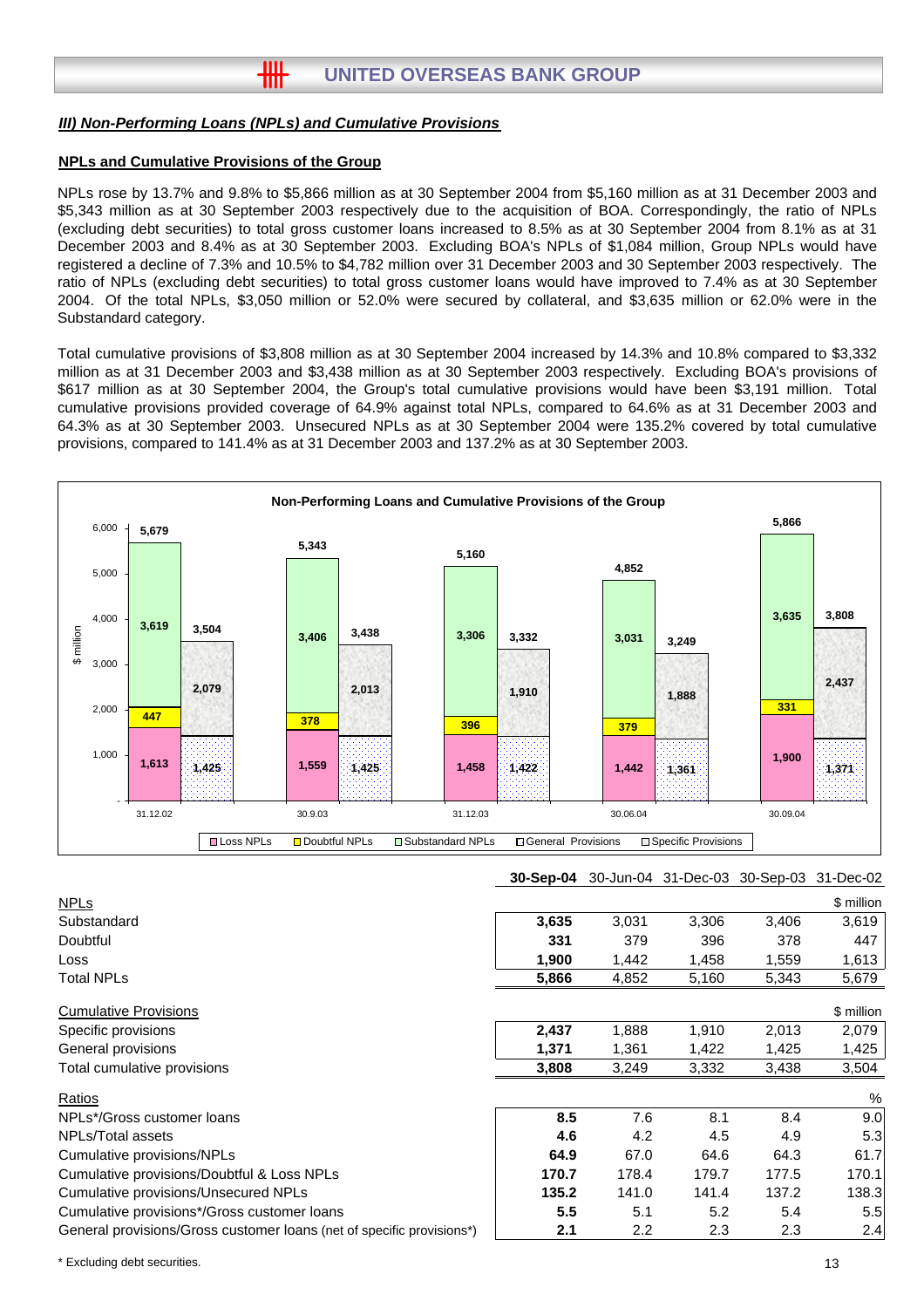#### *III) Non-Performing Loans (NPLs) and Cumulative Provisions*

卌

#### **NPLs by Region**

By geographical region, Singapore accounted for \$3,182 million or 54.3% of the total NPLs as at 30 September 2004. NPLs of Singapore decreased \$348 million or 9.9% compared to the \$3,530 million as at 31 December 2003, and decreased \$521 million or 14.1% compared to the \$3,703 million as at 30 September 2003.

As at 30 September 2004, NPLs of the Five Regional Countries were \$2,431 million, showing an increase of 76.4% and 76.9% over 31 December 2003 and 30 September 2003 respectively. The increase was largely from Thailand due to the inclusion of BOA's NPLs of \$1,084 million. Excluding BOA, NPLs for the Five Regional Countries would have been \$1,347 million, representing a decrease of 2.2% and 2.0% over 31 December 2003 and 30 September 2003 respectively.

NPLs of Greater China as at 30 September 2004 were \$172 million, representing an increase of 6.8% over the \$161 million as at 31 December 2003.

|                                | 30-Sep-04  |                | 31-Dec-03  |       | 30-Sep-03  |         |
|--------------------------------|------------|----------------|------------|-------|------------|---------|
|                                | \$ million | $\frac{0}{0}$  | \$ million | $\%$  | \$ million | %       |
| Singapore                      | 3,182      | 54.3           | 3,530      | 68.4  | 3.703      | 69.3    |
| <b>Five Regional Countries</b> |            |                |            |       |            |         |
| Malaysia                       | 935        | 15.9           | 930        | 18.0  | 924        | 17.3    |
| Indonesia                      | 99         | 1.7            | 119        | 2.3   | 107        | 1.9     |
| Philippines                    | 173        | 3.0            | 184        | 3.6   | 191        | 3.6     |
| Thailand                       | 1,223      | 20.8           | 140        | 2.7   | 137        | $2.6\,$ |
| South Korea                    |            | $\blacksquare$ | 5          | 0.1   | 15         | 0.3     |
|                                | 2,431      | 41.4           | 1,378      | 26.7  | 1,374      | 25.7    |
| Greater China                  | 172        | 2.9            | 161        | 3.1   | 172        | 3.2     |
| Other                          | 81         | 1.4            | 91         | 1.8   | 94         | 1.8     |
| <b>Total NPLs</b>              | 5,866      | 100.0          | 5,160      | 100.0 | 5,343      | 100.0   |

#### **NPLs by Industry**

The increase in NPLs as at 30 September 2004 over 31 December 2003 and 30 September 2003 were mainly from the manufacturing and general commerce sectors, arising from the consolidation of BOA's balances.

|                                       | 30-Sep-04            |                          | 31-Dec-03            |                   | 30-Sep-03            |                   |
|---------------------------------------|----------------------|--------------------------|----------------------|-------------------|----------------------|-------------------|
|                                       |                      | As % of<br><b>Gross</b>  |                      | As % of<br>Gross  |                      | As % of<br>Gross  |
|                                       | Amount<br>\$ million | <b>Customer</b><br>Loans | Amount<br>\$ million | Customer<br>Loans | Amount<br>\$ million | Customer<br>Loans |
| Transport, storage and communication  | 116                  | 5.0                      | 105                  | 5.0               | 104                  | 5.7               |
| Building and construction             | 903                  | 12.0                     | 756                  | 10.3              | 810                  | 10.3              |
| Manufacturing                         | 1,221                | 15.8                     | 745                  | 12.7              | 796                  | 13.6              |
| Non-bank financial institutions       | 763                  | 7.4                      | 984                  | 9.5               | 1,010                | 9.6               |
| General commerce                      | 1,042                | 9.7                      | 751                  | 8.1               | 709                  | 11.4              |
| Professionals and private individuals | 933                  | 9.4                      | 926                  | 9.6               | 972                  | 10.0              |
| Housing loans                         | 557                  | 3.5                      | 632                  | 4.3               | 657                  | 4.5               |
| Other                                 | 252                  | 6.6                      | 182                  | 5.7               | 222                  | 3.5               |
| Sub-total                             | 5,787                | 8.5                      | 5,081                | 8.1               | 5,280                | 8.4               |
| Debt securities                       | 79                   |                          | 79                   |                   | 63                   |                   |
| <b>Total NPLs</b>                     | 5,866                |                          | 5,160                |                   | 5,343                |                   |

#### **Secured / Unsecured NPLs**

As at 30 September 2004, 52.0% of the Group's total NPLs was secured by collateral compared to 54.3% as at 31 December 2003 and 53.1% as at 30 September 2003.

|                   | 30-Sep-04  |       | 31-Dec-03  |       | 30-Sep-03  |       |
|-------------------|------------|-------|------------|-------|------------|-------|
|                   | \$ million | %     | \$ million | %     | \$ million | %     |
| Secured           | 3,050      | 52.0  | 2,804      | 54.3  | 2.837      | 53.1  |
| Unsecured         | 2.816      | 48.0  | 2,356      | 45.7  | 2.506      | 46.9  |
| <b>Total NPLs</b> | 5.866      | 100.0 | 5.160      | 100.0 | 5.343      | 100.0 |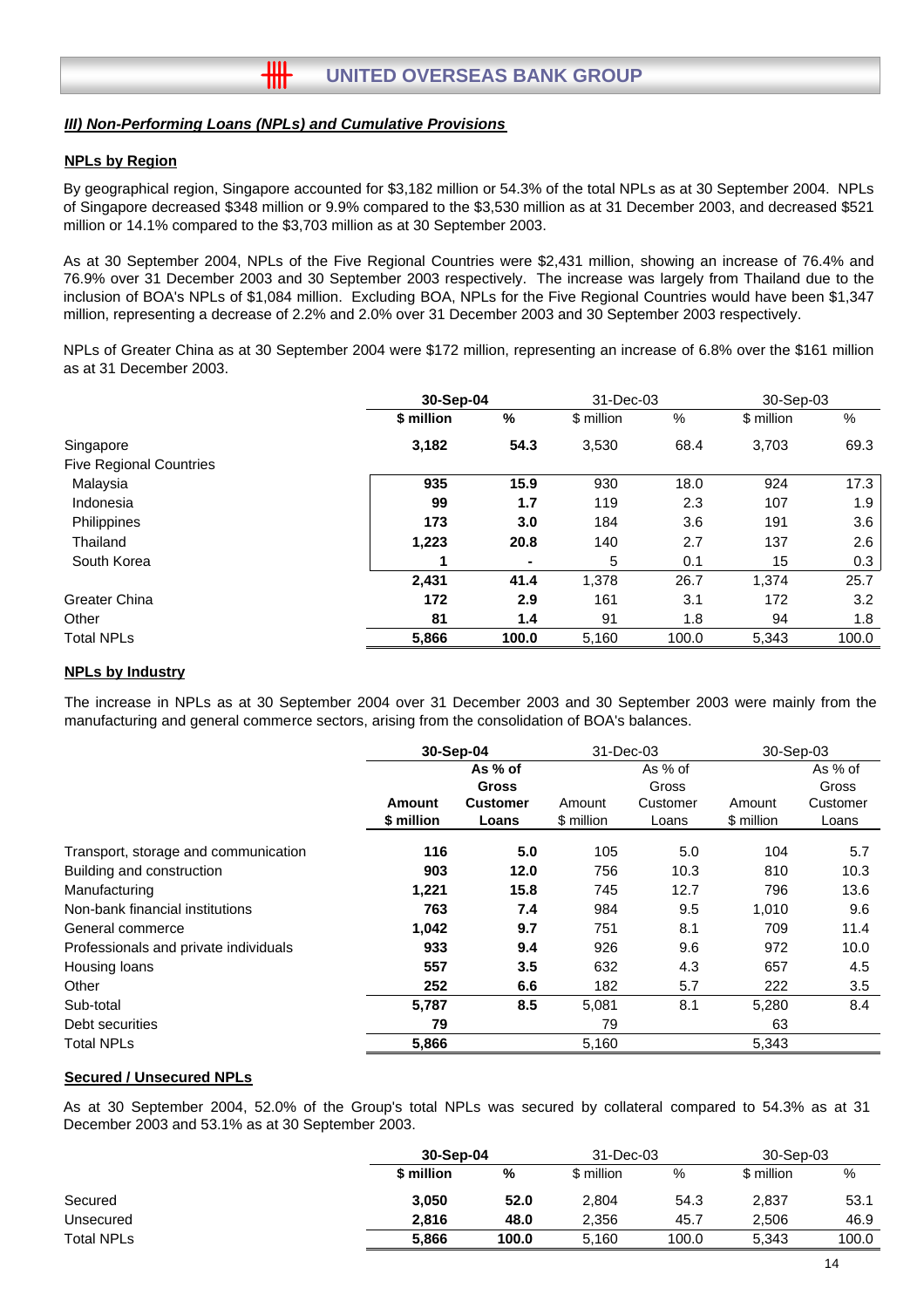# *IV) Segmental Analysis*

## **Geographical Segments**

The following geographical segment information is based on the location where the transactions and assets are booked. It provides an approximation to geographical segment information that is based on the location of customers and assets. The figures are stated after elimination of inter-segment transactions.

## **Income before Operating Expenses**

|                                            | 9 Months   | 9 Months   |            | 3rd Quarter 2nd Quarter 3rd Quarter |            |
|--------------------------------------------|------------|------------|------------|-------------------------------------|------------|
|                                            | 2004       | 2003       | 2004       | 2004                                | 2003       |
|                                            | \$ million | \$ million | \$ million | \$ million                          | \$ million |
| Singapore (including Asian Currency Units) | 1.750      | 1.750      | 574        | 559                                 | 563        |
| Other ASEAN countries                      | 415        | 372        | 162        | 126                                 | 126        |
| <b>Other Asia-Pacific countries</b>        | 127        | 129        | 40         | 41                                  | 42         |
| Rest of the world                          | 86         | 77         | 31         | 29                                  | 23         |
| Total                                      | 2.378      | 2.328      | 807        | 755                                 | 754        |

## **Profit before Tax**

|                                            | 9 Months   | 9 Months   |            | 3rd Quarter 2nd Quarter 3rd Quarter |            |
|--------------------------------------------|------------|------------|------------|-------------------------------------|------------|
|                                            | 2004       | 2003       | 2004       | 2004                                | 2003       |
|                                            | \$ million | \$ million | \$ million | \$ million                          | \$ million |
| Singapore (including Asian Currency Units) | 1,239      | 976        | 415        | 414                                 | 381        |
| Other ASEAN countries                      | 177        | 174        | 78         | 47                                  | 60         |
| Other Asia-Pacific countries               | 83         | 58         | 24         | 22                                  | 20         |
| Rest of the world                          | 64         | 56         | 23         | 22                                  | 16         |
|                                            | 1,563      | 1,264      | 540        | 505                                 | 477        |
| Goodwill amortisation                      | (155)      | (152)      | (54)       | (50)                                | (50)       |
| Total                                      | 1,408      | 1,112      | 486        | 455                                 | 427        |

## **Total Assets**

As at 30 September 2004, the total assets for other ASEAN countries recorded an increase of 51.7% to \$23,077 million from \$15,212 million as at 31 December 2003 resulting mainly from the consolidation of BOA's total assets of \$6,674 million.

|                                            | 30-Sep-04  | 31-Dec-03  | 30-Sep-03  |
|--------------------------------------------|------------|------------|------------|
|                                            | \$ million | \$ million | \$ million |
| Singapore (including Asian Currency Units) | 78.114     | 75.087     | 71,845     |
| Other ASEAN countries                      | 23,077     | 15.212     | 15,586     |
| Other Asia-Pacific countries               | 15,398     | 13.466     | 11,481     |
| Rest of the world                          | 6,177      | 6,215      | 5,589      |
|                                            | 122,766    | 109,980    | 104,501    |
| Goodwill                                   | 3,800      | 3,466      | 3,516      |
| Total                                      | 126,566    | 113.446    | 108,017    |
|                                            |            |            |            |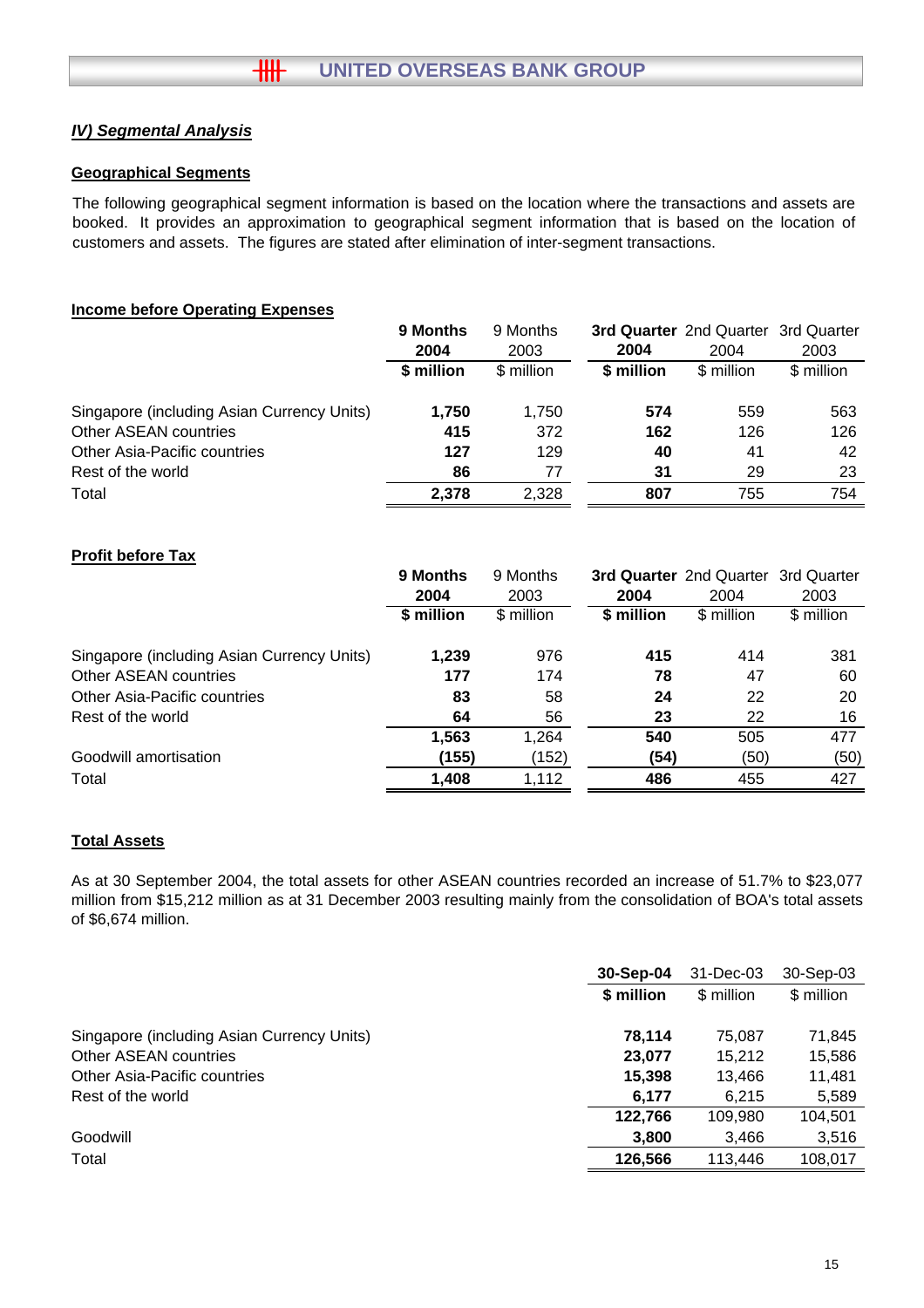╫╫

## **Total Assets**

Total assets as at 30 September 2004 were \$126,566 million, representing a growth of 11.6% and 17.2% over the \$113,446 million as at 31 December 2003 and the \$108,017 million as at 30 September 2003 respectively. The increase over both periods was mainly from customer loans largely contributed by the inclusion of BOA, inter-bank placements and balances, and investment securities.

## **Customer Loans**

Net loans and advances to customers of \$64,489 million as at 30 September 2004 were 8.8% higher than both the \$59,297 million as at 31 December 2003 and the \$59,248 million as at 30 September 2003. Loans growth was mainly contributed by the acquisition of BOA.

|                                                 | 30-Sep-04  |       | 31-Dec-03  |       | 30-Sep-03  |       |
|-------------------------------------------------|------------|-------|------------|-------|------------|-------|
| <b>Customer Loans Analysed by Product Group</b> | \$ million | %     | \$ million | %     | \$ million | %     |
| Housing loans                                   | 15,830     | 23.2  | 14.789     | 23.6  | 14.488     | 23.1  |
| Term loans                                      | 38,543     | 56.5  | 35,033     | 56.0  | 35,302     | 56.4  |
| Trade financing                                 | 4,408      | 6.4   | 3,397      | 5.4   | 3.324      | 5.3   |
| Overdrafts                                      | 9,468      | 13.9  | 9,362      | 15.0  | 9,523      | 15.2  |
| Total gross customer loans                      | 68.249     | 100.0 | 62,581     | 100.0 | 62,637     | 100.0 |
| General provisions                              | (1, 371)   |       | (1, 422)   |       | (1, 425)   |       |
| Specific provisions                             | (2,389)    |       | (1,862)    |       | (1, 965)   |       |
| Total net customer loans                        | 64,489     |       | 59.297     |       | 59.248     |       |

|                                           | 30-Sep-04  |       | 31-Dec-03  |       | 30-Sep-03  |       |
|-------------------------------------------|------------|-------|------------|-------|------------|-------|
| Gross Customer Loans Analysed by Industry | \$ million | %     | \$ million | %     | \$ million | %     |
| Transport, storage and communication      | 2.301      | 3.4   | 2.104      | 3.4   | 1.816      | 2.9   |
| Building and construction                 | 7.526      | 11.0  | 7.320      | 11.7  | 7.841      | 12.5  |
| Manufacturing                             | 7.748      | 11.3  | 5,846      | 9.4   | 5.859      | 9.4   |
| Non-bank financial institutions           | 10.352     | 15.2  | 10.408     | 16.6  | 10.470     | 16.7  |
| General commerce                          | 10.747     | 15.7  | 9.273      | 14.8  | 9.562      | 15.2  |
| Professionals and private individuals     | 9,932      | 14.6  | 9,653      | 15.4  | 9.678      | 15.5  |
| Housing loans                             | 15,830     | 23.2  | 14.789     | 23.6  | 14,488     | 23.1  |
| Other                                     | 3,813      | 5.6   | 3,188      | 5.1   | 2,923      | 4.7   |
| Total gross customer loans                | 68,249     | 100.0 | 62,581     | 100.0 | 62,637     | 100.0 |

#### **Deposits**

Total deposits as at 30 September 2004 amounted to \$100,501 million, representing an increase of 13.3% and 19.4% over the \$88,702 million as at 31 December 2003 and the \$84,189 million as at 30 September 2003 respectively. The growth over the two periods came from both the bankers' deposits and customer deposits.

As at 30 September 2004, customer deposits accounted for 77.0% of total deposits.

|                                        | 30-Sep-04  |       | $31 - Dec-03$ |       | 30-Sep-03  |       |
|----------------------------------------|------------|-------|---------------|-------|------------|-------|
| Deposits Analysed by Product Group     | \$ million | %     | \$ million    | $\%$  | \$ million | %     |
| Bankers' deposits<br>Customer deposits | 23.128     | 23.0  | 18.839        | 21.2  | 18.097     | 21.5  |
| Fixed rate deposits                    | 50.222     | 50.0  | 45.801        | 51.7  | 42.495     | 50.5  |
| Savings and other deposits             | 27,151     | 27.0  | 24,062        | 27.1  | 23,597     | 28.0  |
|                                        | 77.373     | 77.0  | 69.863        | 78.8  | 66.092     | 78.5  |
| Total deposits                         | 100,501    | 100.0 | 88.702        | 100.0 | 84.189     | 100.0 |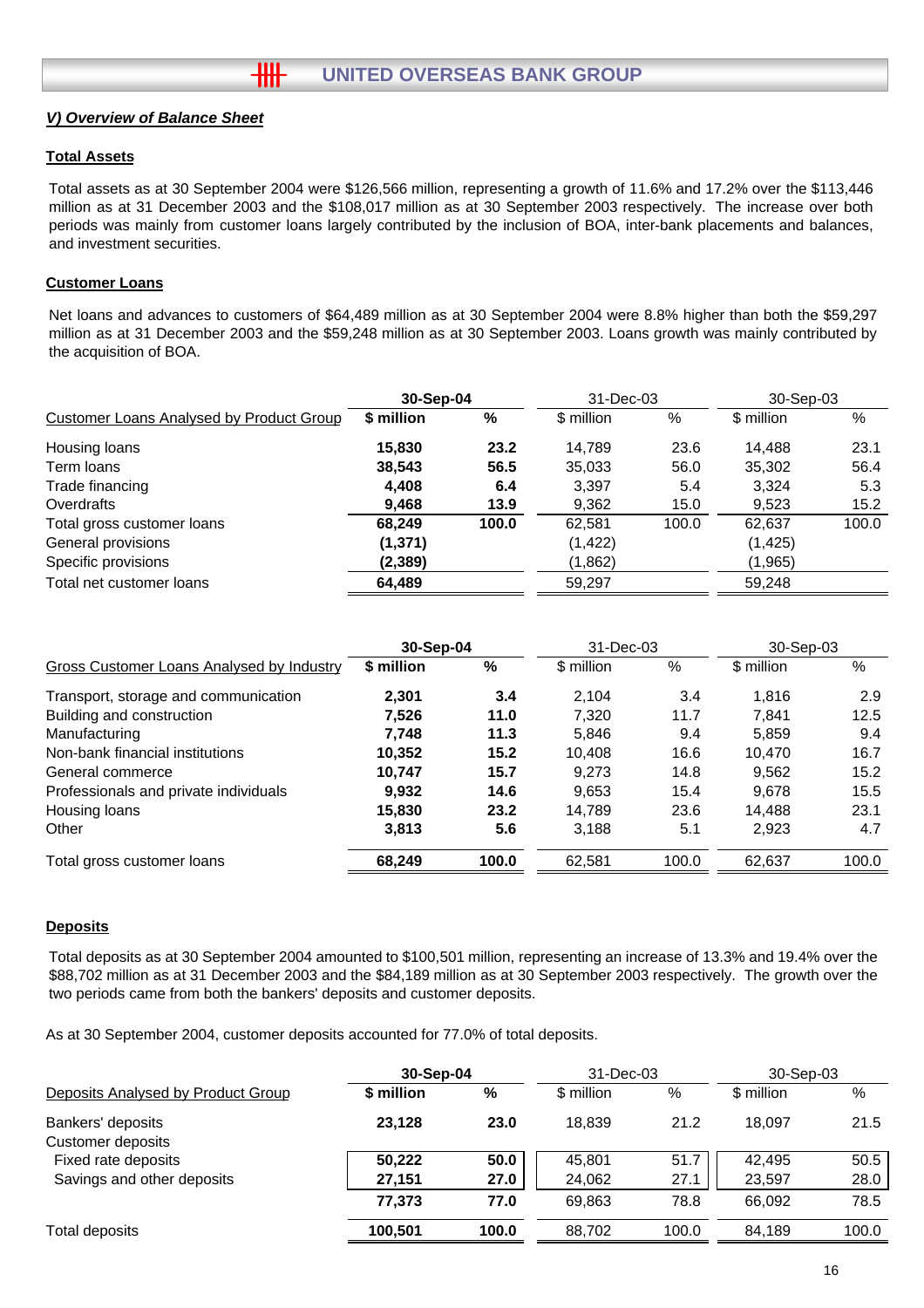#### **Loans / Deposits Ratio \***

Loans-to-deposits ratio of 83.3% as at 30 September 2004 was 1.6% points and 6.3% points lower than the ratios of 84.9% as at 31 December 2003 and 89.6% as at 30 September 2003 respectively.



\* Loans refer to net customer loans while Deposits refer to customer deposits.

 $H$ 

#### **Goodwill**

The increase in goodwill to \$3,800 million as at 30 September 2004 from \$3,466 million as at 31 December 2003 was primarily due to the acquisition of BOA.

|                                                                                                                                                  | 30-Sep-04<br>\$ million | 31-Dec-03<br>\$ million | 30-Sep-03<br>\$ million |
|--------------------------------------------------------------------------------------------------------------------------------------------------|-------------------------|-------------------------|-------------------------|
| Balance at 1 January<br>Goodwill arising from the acquisition of BOA                                                                             | 3,466<br>477            | 3,666                   | 3,666                   |
| Goodwill arising from the purchase of UOB Radanasin's rights issue<br>Net deferred tax liability on fair values of assets and liabilities of OUT | 12                      |                         |                         |
| acquired in 2002 and adjusted in 2003                                                                                                            | 3.955                   | $\overline{2}$          | $\overline{2}$          |
| Goodwill written off / amortised                                                                                                                 | (155)                   | 3,668<br>(202)          | 3,668<br>(152)          |
| Balance at end of financial period                                                                                                               | 3.800                   | 3.466                   | 3,516                   |

#### **Debts Issued**

|     |                                                                                                                       | 30-Sep-04  | 31-Dec-03  | 30-Sep-03  |
|-----|-----------------------------------------------------------------------------------------------------------------------|------------|------------|------------|
|     |                                                                                                                       | \$ million | \$ million | \$ million |
| (a) | <b>Subordinated Notes</b>                                                                                             |            |            |            |
|     | S\$1.3 billion 4.95% Subordinated Notes due 2016<br>(i)<br>callable with step-up in 2011, at cost                     | 1,300      | 1,300      | 1,300      |
|     | US\$1 billion 4.50% Subordinated Notes due 2013,<br>(II)<br>at cost adjusted for discount                             | 1,690      | 1,700      | 1,729      |
|     | (iii) S\$1 billion 4.100% Subordinated Notes due 2019<br>callable with step-up in 2014, at cost adjusted for discount | 998        |            |            |
|     | (iv) US\$1 billion 5.375% Subordinated Notes due 2019<br>callable with step-up in 2014, at cost adjusted for discount | 1,689      |            |            |
|     | THB 2 billion Subordinated Debentures due 2008, at cost<br>(v)                                                        | 82         |            |            |
|     |                                                                                                                       | 5,759      | 3,000      | 3,029      |
|     | Unamortised expenses incurred in connection with                                                                      |            |            |            |
|     | the issue of the subordinated notes                                                                                   | (14)       | (9)        | (10)       |
|     |                                                                                                                       | 5,744      | 2,991      | 3,018      |
|     |                                                                                                                       |            |            |            |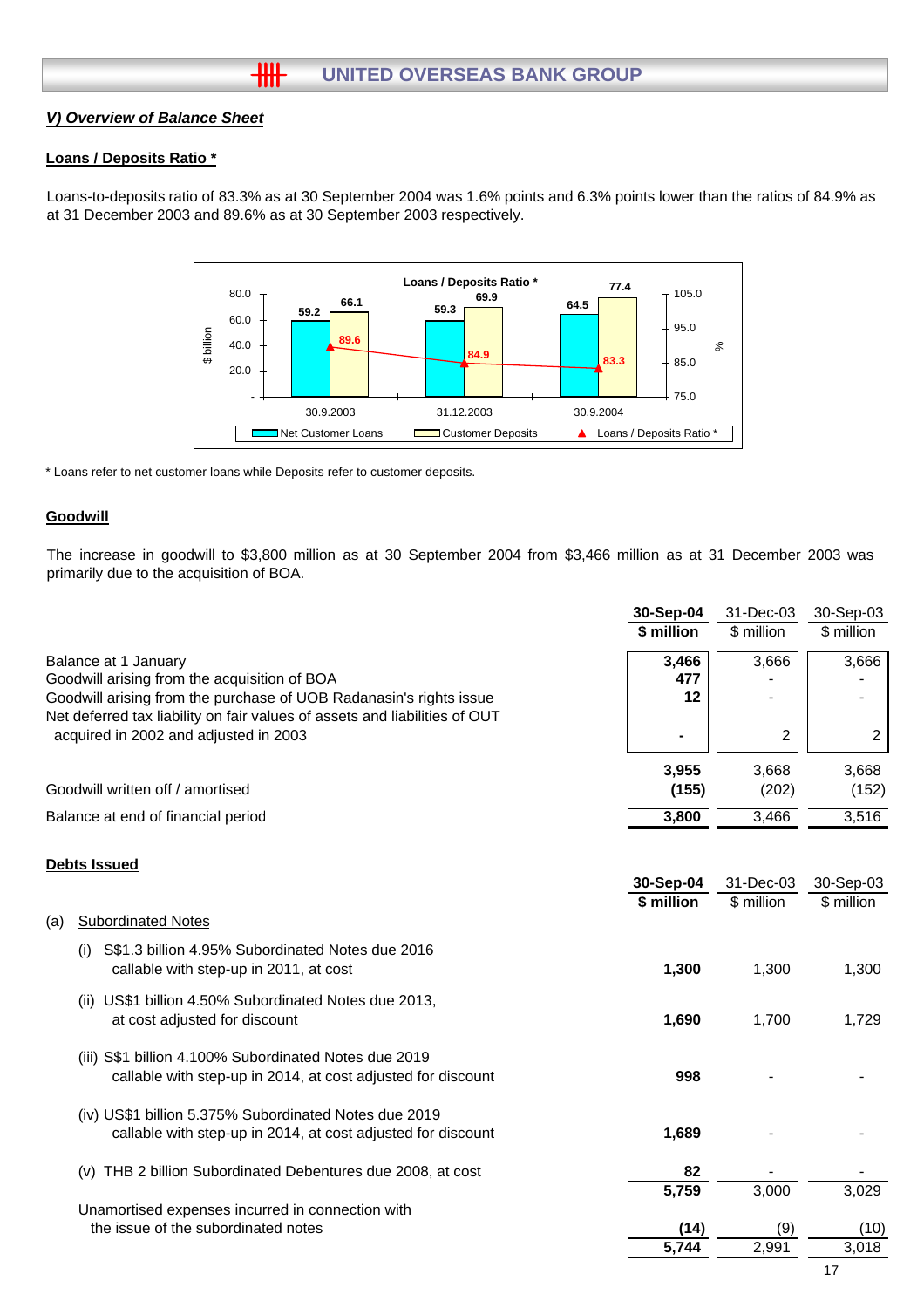## **Debts Issued (cont'd)**

|     |                                                                       | 30-Sep-04  | 31-Dec-03  | 30-Sep-03  |
|-----|-----------------------------------------------------------------------|------------|------------|------------|
|     |                                                                       | \$ million | \$ million | \$ million |
| (b) | Asset Backed Commercial Paper ("ABCP"), at cost adjusted for discount |            |            |            |
|     | S\$ ABCP                                                              | 771        | 679        | 703        |
|     | <b>US\$ ABCP</b>                                                      | 201        | 174        | 206        |
|     |                                                                       | 972        | 852        | 909        |
| (c) | Other                                                                 | 526        | 353        | 303        |
|     | Total debts issued                                                    | 7,243      | 4,196      | 4,231      |
|     |                                                                       |            |            |            |

- (a) (i) The S\$1.3 billion 4.95% subordinated notes were issued by the Bank at par on 30 August 2001 and mature on 30 September 2016. The notes may be redeemed at par at the option of the Bank, in whole but not in part, on 30 September 2011 or at any interest payment date in the event of certain changes in the tax laws of Singapore, subject to the prior approval of the Monetary Authority of Singapore and certain other conditions. Interest is payable semiannually at 4.95% per annum up to and including 29 September 2011. From and including 30 September 2011, interest is payable semi-annually at a fixed rate equal to the five-year Singapore Dollar Interest Rate Swap (Offer Rate) as at 30 September 2011 plus 2.25% per annum.
	- (ii) The US\$1 billion 4.50% subordinated notes were issued by the Bank at 99.96% on 30 June 2003 and mature on 2 July 2013. The notes may be redeemed at par at the option of the Bank, in whole, on notice, in the event of certain changes in the tax laws of Singapore, subject to the approval of the Monetary Authority of Singapore and certain other conditions. Interest is payable semi-annually at 4.50% per annum beginning 2 January 2004.
	- (iii) The S\$1 billion 4.100% subordinated notes were issued by the Bank at 99.755% on 24 August 2004 and mature on 3 September 2019. The notes may be redeemed at par at the option of the Bank, in whole but not in part, on 3 September 2014 or at any interest payment date in the event of certain changes in the tax laws of Singapore, subject to the prior approval of the Monetary Authority of Singapore and certain other conditions. Interest is payable semiannually at 4.100% per annum beginning 3 March 2005. From and including 3 September 2014, interest is payable semi-annually at a fixed rate equal to the five-year Singapore Dollar Interest Rate Swap (Offer Rate) as at 3 September 2014 plus 1.680% per annum.
	- (iv) The US\$1 billion 5.375% subordinated notes were issued by the Bank at 99.929% on 24 August 2004 and mature on 3 September 2019. The notes may be redeemed at par at the option of the Bank, in whole but not in part, on 3 September 2014 or at any interest payment date in the event of certain changes in the tax laws of Singapore, subject to the prior approval of the Monetary Authority of Singapore and certain other conditions. Interest is payable semiannually at 5.375% per annum beginning 3 March 2005. From and including 3 September 2014, interest is payable semi-annually at a floating rate equal to the six-month LIBOR as at 3 September 2014 plus 1.666% per annum.

The Bank has entered into interest rate swaps to manage the interest rate risk arising from the above S\$ and US\$ notes.

All the above S\$ and US\$ notes are unsecured subordinated obligations of the Bank and have been approved by the Monetary Authority of Singapore as qualifying for Upper Tier II capital. They rank equally with all present and future Upper Tier II unsecured subordinated indebtedness of the Bank and rank senior to all ordinary and preference shares of the Bank. At the balance sheet date, all outstanding liabilities of the Bank rank senior to these notes.

(v) The THB 2 billion subordinated debentures were issued by BOA at par on 15 August 2001 and mature on 15 August 2008. The debentures carry a floating rate calculated based on the average of the deposit rate of one year of four major banks in Thailand and BOA, plus 2.50% per annum with a minimum guaranteed rate of 6.50% per annum.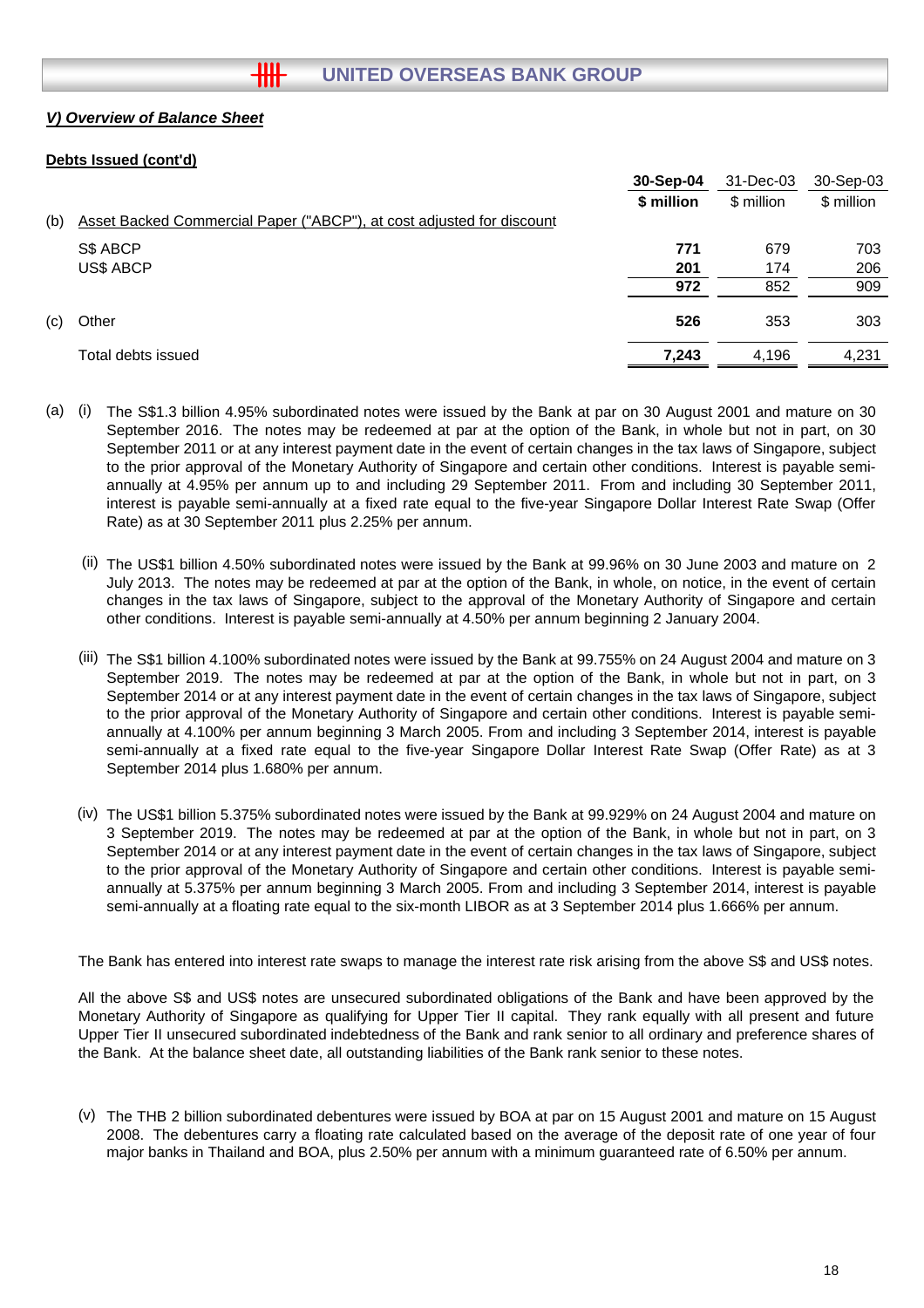## **Debts Issued (cont'd)**

(b) The ABCP were issued in relation to a \$1 billion ABCP programme carried out by Archer 1 Limited, a special purpose entity ("SPE"). The ABCP have maturity of less than one year, and are secured by a first floating charge in favour of the trustee, Bermuda Trust (Singapore) Limited, on all assets of the SPE.

Interest rates of the S\$ ABCP and US\$ ABCP as at 30 September 2004 range from 1.15% to 1.6% (31 December 2003: 1.1% to 1.25%) per annum and 1.7% to 2.0% (31 December 2003: 1.2% to 1.25%) per annum respectively.

The holders of the ABCP are entitled to receive payment comprising both the principal and interest as contracted in the ABCP but only to the extent that there are available resources in the SPE to meet those payments. The holders of the ABCP have no recourse to the Group.

The SPE intends to issue new ABCP upon the maturity of outstanding ABCP for as long as the SPE intends to carry on its principal activity of investment holding.

(c) Other debts issued comprise equity linked notes, interest rate linked notes and credit linked notes issued by the Bank.

#### **Shareholders' Funds**

Shareholders' funds as at 30 September 2004 were \$13,566 million, representing an increase of 2.1% and 5.0% over the \$13,282 million as at 31 December 2003 and the \$12,924 million as at 30 September 2003 respectively. The increase over both periods was mainly from retained profits.

Unrealised revaluation surplus on properties and investment securities amounted to \$1,547 million as at 30 September 2004. The revaluation surplus was not incorporated into the financial statements.

|                                                   | 30-Sep-04  | 31-Dec-03  | 30-Sep-03  |
|---------------------------------------------------|------------|------------|------------|
|                                                   | \$ million | \$ million | \$ million |
| Shareholders' funds                               | 13,566     | 13.282     | 12,924     |
| Add: Revaluation surplus *                        | 1,547      | 1.464      | 1,368      |
| Shareholders' funds including revaluation surplus | 15,113     | 14,746     | 14,292     |
|                                                   |            |            |            |
| Net asset value (NAV) per share (\$)              | 8.63       | 8.45       | 8.22       |
| Revaluation surplus per share (\$)                | 0.98       | 0.93       | 0.87       |
| Revalued NAV per share (\$)                       | 9.61       | 9.38       | 9.09       |
|                                                   |            |            |            |

\* Refers to revaluation surplus on properties and investment securities which was not incorporated into the financial statements.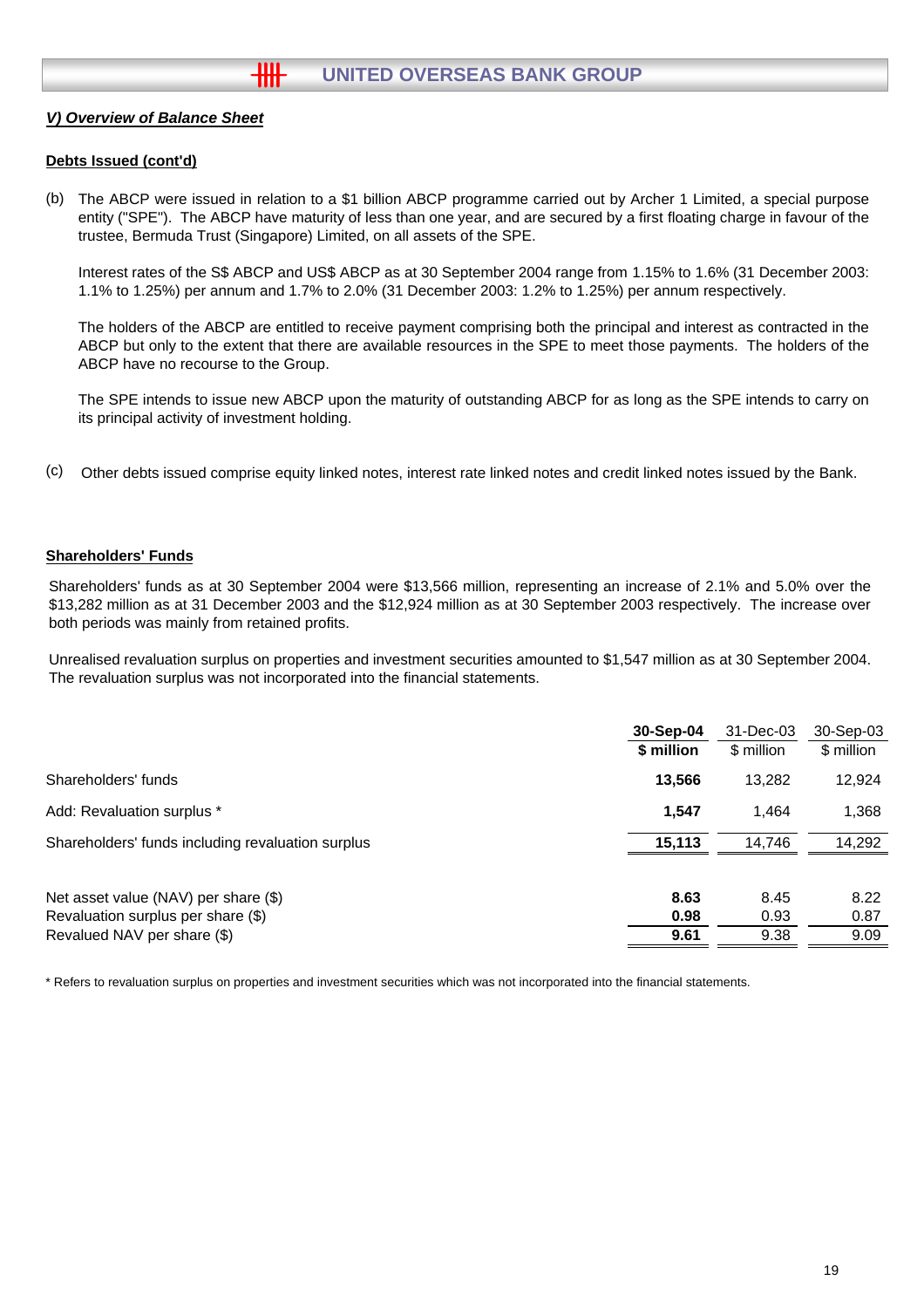## *VI) Capital Adequacy Ratio*

The Group's capital management policy is to maintain a strong capital position to support its growth, both organically and through acquisitions.

The Group's total Capital Adequacy Ratio ("CAR") is computed under the revised capital framework for Singaporeincorporated banks issued by the Monetary Authority of Singapore ("MAS") with effect from 30 June 2004. The comparative figures as at 31 December 2003 and 30 September 2003 have been restated to conform with the revised framework accordingly.

As at 30 September 2004, the Group's total CAR was 16.1%, which was 6.1% points higher than the minimum total CAR of 10% set by MAS. Compared to the total CAR of 15.2% as at 31 December 2003 and 15.0% as at 30 September 2003, it had increased 0.9% point and 1.1% points respectively. The increase was mainly attributable to the issue of US\$1 billion 5.375% and S\$1 billion 4.100% Subordinated Notes in August 2004, partly offset by the increase in the risk-weighted assets due primarily to the consolidation of BOA's financials and higher holdings in investment securities.

|                                                 | 30-Sep-04  | 31-Dec-03  | 30-Sep-03  |
|-------------------------------------------------|------------|------------|------------|
|                                                 | \$ million | \$ million | \$ million |
| <b>Capital</b>                                  |            |            |            |
| Tier 1 Capital                                  |            |            |            |
| Share capital                                   | 1,573      | 1,572      | 1,572      |
| Disclosed reserves / other                      | 12,073     | 11,726     | 11,384     |
| Deduction of goodwill                           | (3,938)    | (3, 483)   | (3,533)    |
|                                                 | 9,708      | 9,815      | 9,423      |
| <b>Upper Tier 2 Capital</b>                     |            |            |            |
| Cumulative general provisions                   | 1,080      | 934        | 932        |
| Subordinated notes                              | 5,663      | 2,991      | 3,018      |
|                                                 | 6,743      | 3,925      | 3,950      |
| Deductions from Tier 1 and Upper Tier 2 Capital | (2,590)    | (2, 410)   | (2, 243)   |
| Total capital                                   | 13,861     | 11,330     | 11,130     |
| Risk-weighted assets (including market risk)    | 85,927     | 74,353     | 74,248     |
| <b>Capital adequacy ratios</b>                  |            |            |            |
| Tier 1                                          | 11.3%      | 13.2%      | 12.7%      |
| Total capital                                   | 16.1%      | 15.2%      | 15.0%      |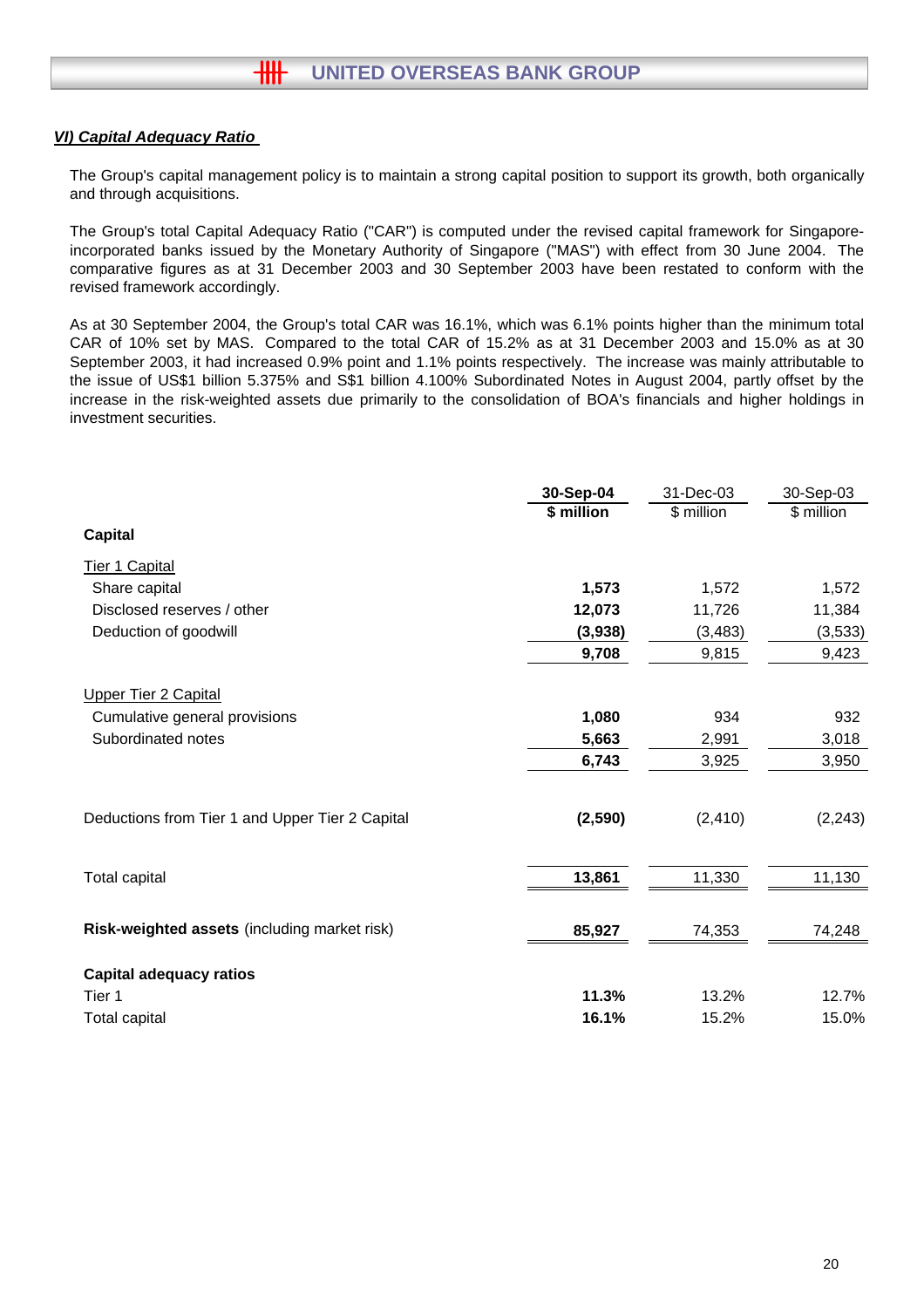# *VII) Exposure by Country of Operations*

The Group's total direct net exposure to the countries outside Singapore where it has a presence amounted to \$46.5 billion or 36.7% of Group total assets as at 30 September 2004. This represents an increase of 25.1% over the \$37.1 billion as at 31 December 2003, attributed mainly to the acquisition of BOA.

|                       |             |                          |             |                    |              |                                    |                     |               | \$ million         |
|-----------------------|-------------|--------------------------|-------------|--------------------|--------------|------------------------------------|---------------------|---------------|--------------------|
|                       |             | <b>Balances due from</b> |             |                    |              |                                    | <b>Net Exposure</b> |               |                    |
|                       | Loans to    |                          |             |                    |              | Less: Loans to /<br>Investments in |                     | $%$ of        |                    |
|                       | Non-        |                          |             |                    |              | <b>Subsidiaries &amp;</b>          |                     | Group         | Contingent         |
|                       | <b>Bank</b> | Government               | <b>Bank</b> | <b>Investments</b> | <b>Total</b> | <b>Branches</b>                    | <b>Total</b>        | <b>Total</b>  | <b>Liabilities</b> |
|                       |             |                          |             |                    |              |                                    |                     | <b>Assets</b> |                    |
| <b>Malaysia</b>       |             |                          |             |                    |              |                                    |                     |               |                    |
| 30-Sep-04             | 7,334       | 3,360                    | 4,979       | 819                | 16,492       | 2,412                              | 14,080              | 11.1          | 1,046              |
| 31-Dec-03             | 6,624       | 3,353                    | 4,307       | 742                | 15,026       | 2,296                              | 12,730              | 11.2          | 1,067              |
| 30-Sep-03             | 6,600       | 3,667                    | 3,975       | 595                | 14,837       | 2,379                              | 12,458              | 11.5          | 1,038              |
| Indonesia             |             |                          |             |                    |              |                                    |                     |               |                    |
| 30-Sep-04             | 477         | 234                      | 139         | 263                | 1,113        | 146                                | 967                 | 0.8           | 140                |
| 31-Dec-03             | 491         | 165                      | 48          | 79                 | 783          | 50                                 | 733                 | 0.7           | 132                |
| 30-Sep-03             | 448         | 160                      | 50          | 54                 | 712          | 50                                 | 662                 | 0.6           | 75                 |
| <b>Philippines</b>    |             |                          |             |                    |              |                                    |                     |               |                    |
| 30-Sep-04             | 224         | 236                      | 50          | $\mathbf{2}$       | 512          | 40                                 | 472                 | 0.4           | 56                 |
| 31-Dec-03             | 241         | 221                      | 53          | 12                 | 527          | 41                                 | 486                 | 0.4           | 60                 |
| 30-Sep-03             | 250         | 245                      | 69          | 16                 | 580          | 59                                 | 521                 | 0.5           | 61                 |
| <b>Thailand</b>       |             |                          |             |                    |              |                                    |                     |               |                    |
| 30-Sep-04             | 6,330       | 998                      | 142         | 1,759              | 9,229        | 1,384                              | 7,845               | 6.2           | 939                |
| 31-Dec-03             | 1,642       | 523                      | 112         | 244                | 2,521        | 156                                | 2,365               | 2.1           | 332                |
| 30-Sep-03             | 1,651       | 908                      | 159         | 244                | 2,962        | 205                                | 2,757               | 2.6           | 295                |
| <b>South Korea</b>    |             |                          |             |                    |              |                                    |                     |               |                    |
| 30-Sep-04             | 38          | 900                      | 1,289       | 218                | 2,445        |                                    | 2,445               | 1.9           | 180                |
| 31-Dec-03             | 41          | 596                      | 825         | 209                | 1,671        |                                    | 1,671               | 1.5           | 173                |
| 30-Sep-03             | 50          | 561                      | 1,095       | 178                | 1,884        |                                    | 1,884               | 1.7           | 55                 |
| <b>Total Regional</b> |             |                          |             |                    |              |                                    |                     |               |                    |
| <b>Countries</b>      |             |                          |             |                    |              |                                    |                     |               |                    |
| 30-Sep-04             | 14,403      | 5,728                    | 6,599       | 3,061              | 29,791       | 3,982                              | 25,809              | 20.4          | 2,361              |
| 31-Dec-03             | 9,039       | 4,858                    | 5,345       | 1,286              | 20,528       | 2,543                              | 17,985              | 15.9          | 1,764              |
| 30-Sep-03             | 8,999       | 5,541                    | 5,348       | 1,087              | 20,975       | 2,693                              | 18,282              | 16.9          | 1,524              |
| <b>Greater China</b>  |             |                          |             |                    |              |                                    |                     |               |                    |
| 30-Sep-04             | 1,944       | 1,091                    | 7,838       | 424                | 11,297       | 4,295                              | 7,002               | 5.5           | 628                |
| 31-Dec-03             | 1,968       | 1,038                    | 5,943       | 352                | 9,301        | 3,340                              | 5,961               | 5.2           | 639                |
| 30-Sep-03             | 2,107       | 416                      | 4,875       | 319                | 7,717        | 2,565                              | 5,152               | 4.8           | 461                |
| Other OECD            |             |                          |             |                    |              |                                    |                     |               |                    |
| 30-Sep-04             | 5,136       | 1,271                    | 5,400       | 2,283              | 14,090       | 685                                | 13,405              | 10.6          | 895                |
| 31-Dec-03             | 5,494       | 3,059                    | 5,355       | 1,129              | 15,037       | 2,076                              | 12,961              | 11.4          | 911                |
| 30-Sep-03             | 5,239       | 810                      | 3,521       | 859                | 10,429       | 985                                | 9,444               | 8.7           | 900                |
| <b>Other</b>          |             |                          |             |                    |              |                                    |                     |               |                    |
| 30-Sep-04             | 193         | 18                       | 146         |                    | 357          | 108                                | 249                 | 0.2           | 49                 |
| 31-Dec-03             | 166         | 17                       | 53          | 1                  | 237          | 12                                 | 225                 | 0.2           | 65                 |
| 30-Sep-03             | 164         | 14                       | 42          | $\mathbf{1}$       | 221          | 9                                  | 212                 | 0.2           | 44                 |
| <b>Grand Total</b>    |             |                          |             |                    |              |                                    |                     |               |                    |
| 30-Sep-04             | 21,676      | 8,108                    | 19,983      | 5,768              | 55,535       | 9,070                              | 46,465              | 36.7          | 3,933              |
| 31-Dec-03             | 16,667      | 8,972                    | 16,696      | 2,768              | 45,103       | 7,971                              | 37,132              | 32.7          | 3,379              |
| 30-Sep-03             | 16,509      | 6,781                    | 13,786      | 2,266              | 39,342       | 6,252                              | 33,090              | 30.6          | 2,929              |

## **Exposure to the Five Regional Countries, Greater China and Other Countries outside Singapore**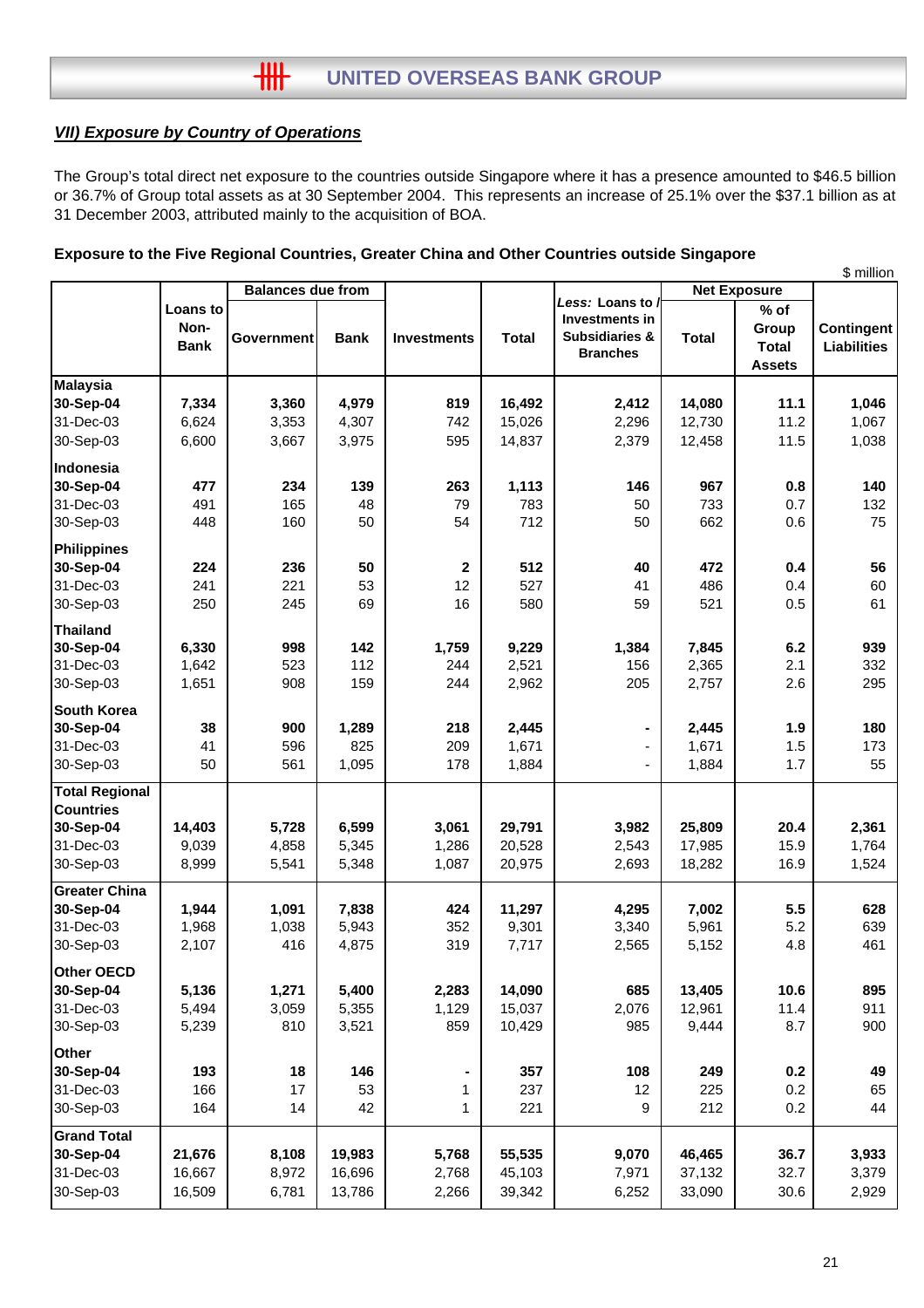# *VII) Exposure by Country of Operations*

At the country level, direct net exposure to Malaysia where the Group has a long-standing presence, remained the largest at \$14.1 billion or 11.1% of Group total assets, followed by Thailand at \$7.8 billion and USA at \$3.9 billion.

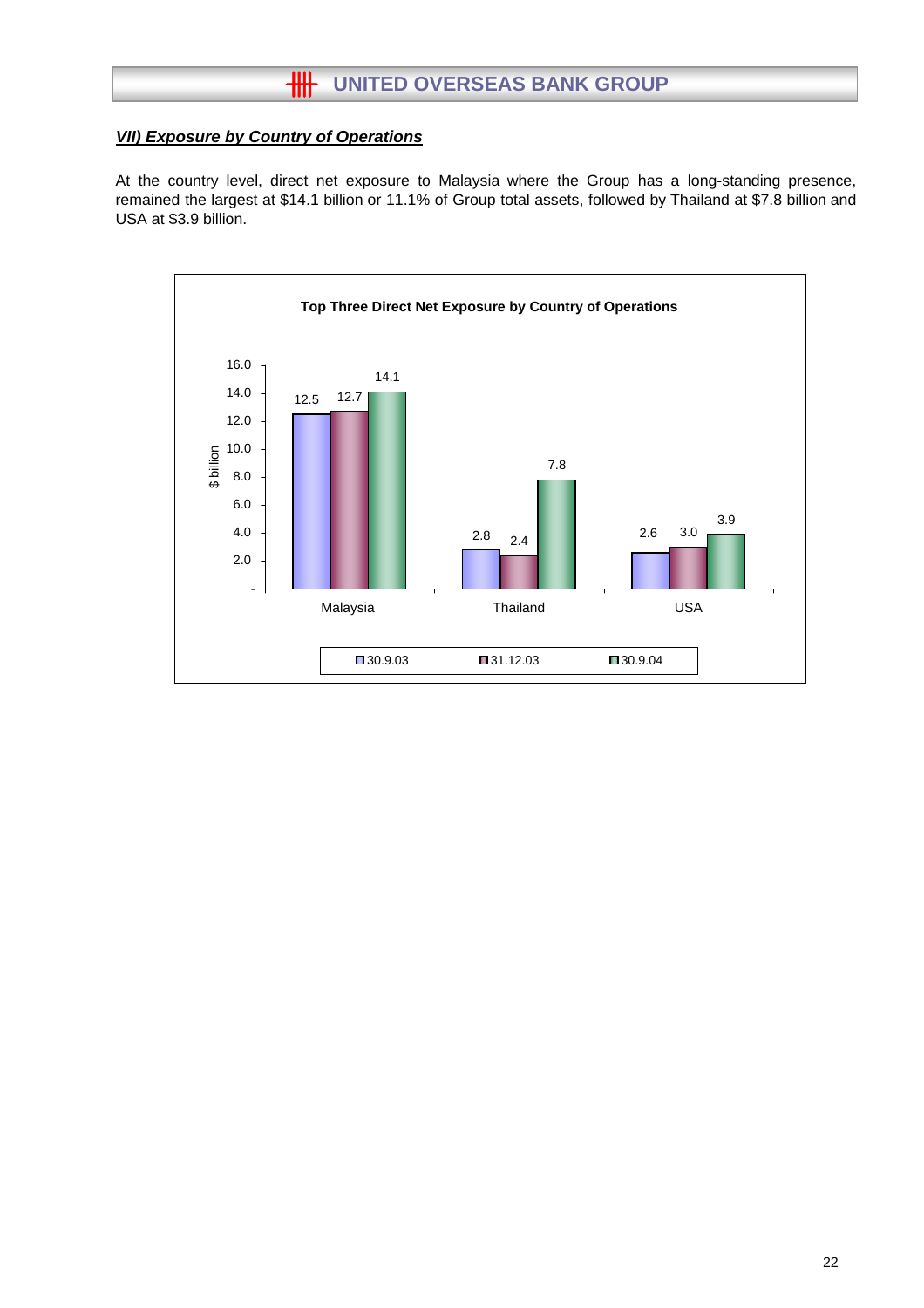# **THE UNITED OVERSEAS BANK GROUP**

# **UNAUDITED CONSOLIDATED BALANCE SHEET**

|                                                    | 30-Sep-04  | 30-Jun-04  | 31-Dec-03  | 30-Sep-03  |
|----------------------------------------------------|------------|------------|------------|------------|
|                                                    | \$ million | \$ million | \$ million | \$ million |
|                                                    |            |            |            |            |
| <b>Share Capital and Reserves</b>                  |            |            |            |            |
| Share capital                                      | 1,573      | 1,572      | 1,572      | 1,572      |
| Capital reserves                                   | 4,215      | 4,221      | 4,242      | 4,265      |
| Statutory reserves                                 | 2,860      | 2,860      | 2,860      | 2,801      |
| Revenue reserves                                   | 4,793      | 4,671      | 4,465      | 4,149      |
| Share of reserves of associates                    | 126        | 126        | 143        | 136        |
| <b>Total shareholders' funds</b>                   | 13,566     | 13,450     | 13,282     | 12,924     |
| <b>Minority interests</b>                          | 237        | 169        | 155        | 151        |
| <b>Liabilities</b>                                 |            |            |            |            |
| Deposits of non-bank customers                     | 77,373     | 71,631     | 69,863     | 66,092     |
| Deposits and balances of banks and agents          | 23,128     | 21,959     | 18,839     | 18,097     |
| <b>Total deposits</b>                              | 100,501    | 93,590     | 88,702     | 84,189     |
| Bills and drafts payable                           | 324        | 158        | 164        | 187        |
| Other liabilities                                  | 4,695      | 5,066      | 6,947      | 6,336      |
| Debts issued                                       | 7,243      | 4,372      | 4,196      | 4,231      |
| <b>Total liabilities</b>                           | 112,763    | 103,186    | 100,009    | 94,943     |
|                                                    |            |            |            |            |
| <b>Total shareholders' funds and liabilities</b>   | 126,566    | 116,805    | 113,446    | 108,017    |
|                                                    |            |            |            |            |
| <b>Assets</b>                                      |            |            |            |            |
| Cash, balances and placements with central banks   | 9,062      | 10,527     | 9,085      | 7,516      |
| Singapore Government treasury bills and securities | 6,257      | 6,787      | 6,311      | 5,954      |
| Other government treasury bills and securities     | 2,248      | 1,721      | 1,352      | 1,800      |
| Dealing securities                                 | 588        | 575        | 525        | 473        |
| Placements and balances with banks and agents      | 24,112     | 19,442     | 20,072     | 17,022     |
| Loans and advances including trade bills to        |            |            |            |            |
| non-bank customers                                 | 64,489     | 59,895     | 59,297     | 59,248     |
| Other assets                                       | 3,958      | 3,923      | 4,752      | 4,186      |
| Investment securities                              | 8,498      | 7,210      | 5,423      | 5,264      |
| Investments in associates                          | 1,689      | 1,600      | 1,397      | 1,270      |
| <b>Fixed assets</b>                                | 1,865      | 1,747      | 1,768      | 1,769      |
| Goodwill                                           | 3,800      | 3,378      | 3,466      | 3,516      |
| <b>Total assets</b>                                | 126,566    | 116,805    | 113,446    | 108,017    |
|                                                    |            |            |            |            |
| <b>Off-Balance Sheet Items</b>                     |            |            |            |            |
| <b>Contingent liabilities</b>                      | 10,076     | 9,087      | 8,729      | 8,416      |
| Derivative financial instruments                   | 278,339    | 248,076    | 183,840    | 208,426    |
| Commitments                                        | 43,271     | 39,404     | 37,660     | 37,671     |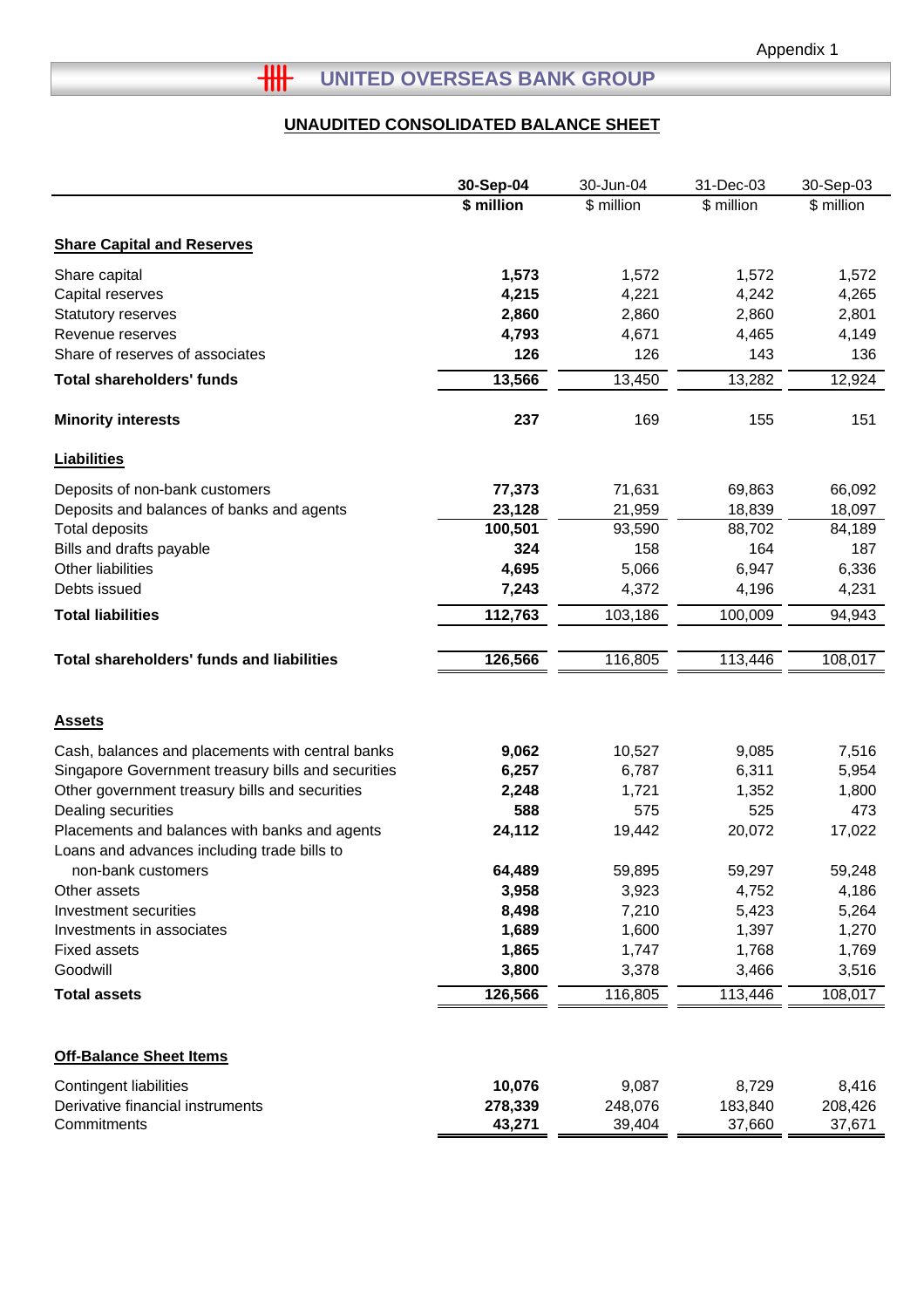# **UNAUDITED CONSOLIDATED STATEMENT OF CHANGES IN SHAREHOLDERS' EQUITY**

|                                                                                                                                 | <b>Share</b><br><b>Capital</b><br>\$ million | Capital<br><b>Reserves</b><br>\$ million | <b>Statutory</b><br><b>Reserves</b><br>\$ million | <b>Revenue</b><br><b>Reserves</b><br>\$ million | Share of<br><b>Reserves of</b><br><b>Associates</b><br>\$ million | <b>Total</b><br>\$ million |
|---------------------------------------------------------------------------------------------------------------------------------|----------------------------------------------|------------------------------------------|---------------------------------------------------|-------------------------------------------------|-------------------------------------------------------------------|----------------------------|
| <b>Balance at 1 January 2004</b>                                                                                                | 1,572                                        | 4,242                                    | 2,860                                             | 4,465                                           | 143                                                               | 13,282                     |
| Net profit attributable to members                                                                                              |                                              |                                          |                                                   | 1,076                                           |                                                                   | 1,076                      |
| Differences arising from currency<br>translation of financial statements<br>of foreign branches, subsidiaries<br>and associates |                                              | (32)                                     |                                                   |                                                 |                                                                   | (32)                       |
| Group's share of reserves of associates                                                                                         |                                              |                                          |                                                   |                                                 | (16)                                                              | (16)                       |
| Other adjustments                                                                                                               |                                              | $\mathbf{2}$                             |                                                   | 1                                               | (1)                                                               | $\boldsymbol{2}$           |
| Total recognised gains / (losses) for the<br>financial period                                                                   |                                              | (31)                                     |                                                   | 1,077                                           | (18)                                                              | 1,029                      |
| Net transfer to revenue reserves                                                                                                |                                              | (5)                                      |                                                   | 5                                               |                                                                   |                            |
| <b>Dividends</b>                                                                                                                |                                              |                                          |                                                   | (755)                                           |                                                                   | (755)                      |
| Issue of shares to option holders who<br>exercised their rights                                                                 | 1                                            | 9                                        |                                                   |                                                 |                                                                   | 10                         |
| Balance at 30 September 2004                                                                                                    | 1,573                                        | 4,215                                    | 2,860                                             | 4,793                                           | 126                                                               | 13,566                     |
| Balance at 1 January 2003                                                                                                       | 1,572                                        | 4,257                                    | 2,758                                             | 3,893                                           | 134                                                               | 12,613                     |
| Net profit attributable to members                                                                                              |                                              |                                          |                                                   | 836                                             |                                                                   | 836                        |
| Differences arising from currency<br>translation of financial statements<br>of foreign branches, subsidiaries<br>and associates |                                              | 23                                       |                                                   |                                                 |                                                                   | 23                         |
| Group's share of reserves of associates                                                                                         |                                              |                                          |                                                   |                                                 | 3                                                                 | 3                          |
| Other adjustments                                                                                                               |                                              |                                          |                                                   | $0^*$                                           |                                                                   | $0^*$                      |
| Total recognised gains for the<br>financial period                                                                              |                                              | 23                                       |                                                   | 836                                             | 3                                                                 | 862                        |
| Net transfer from revenue reserves                                                                                              |                                              | (15)                                     | 44                                                | (29)                                            |                                                                   |                            |
| <b>Dividends</b>                                                                                                                |                                              |                                          |                                                   | (552)                                           |                                                                   | (552)                      |
| Issue of shares to option holders who<br>exercised their rights                                                                 | $0^*$                                        | $0^*$                                    |                                                   |                                                 |                                                                   | 0                          |
| Balance at 30 September 2003                                                                                                    | 1,572                                        | 4,265                                    | 2,801                                             | 4,149                                           | 136                                                               | 12,924                     |

\* Less than \$500,000.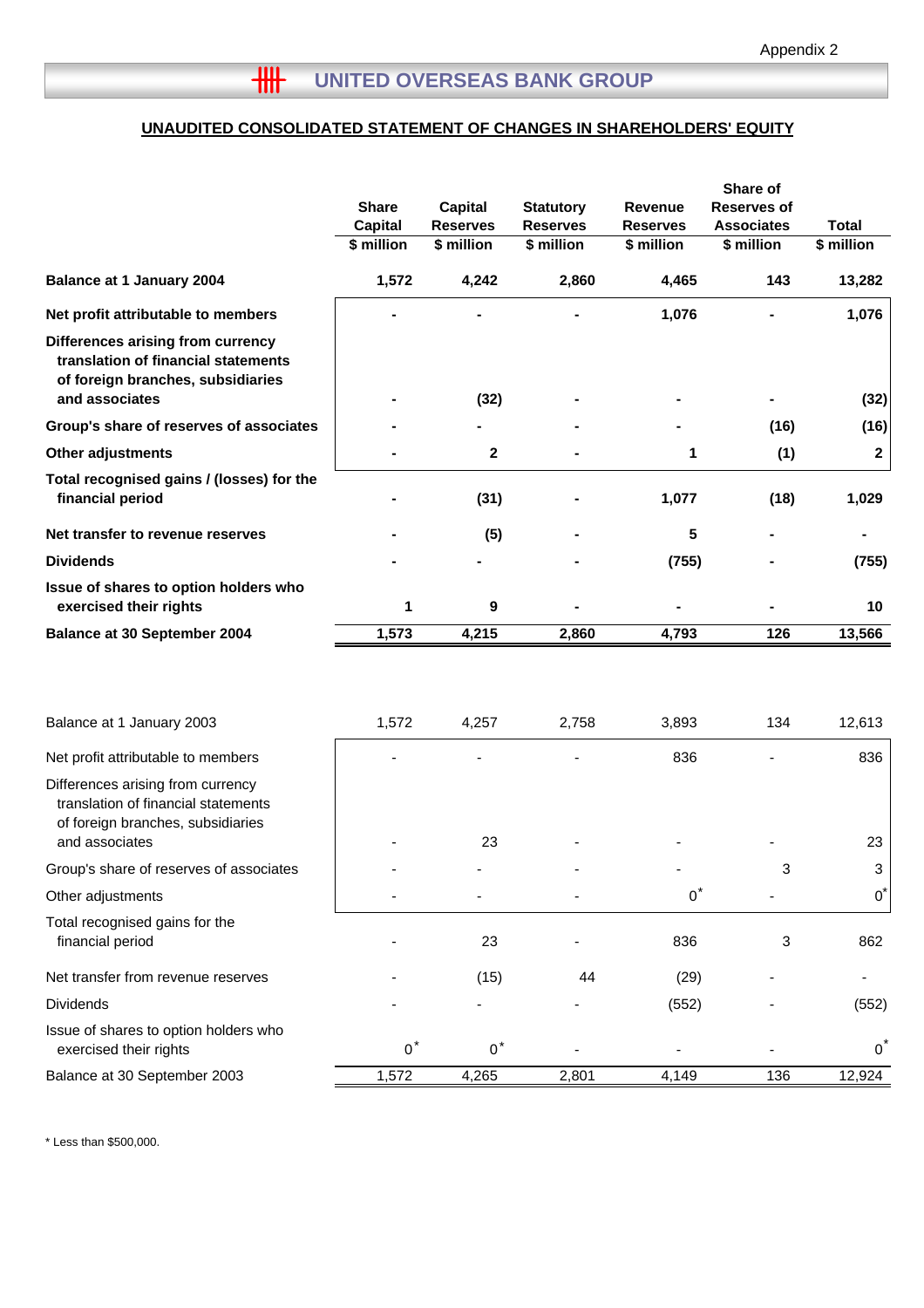# **UNAUDITED CONSOLIDATED STATEMENT OF CHANGES IN SHAREHOLDERS' EQUITY**

|                                                                                                                                 | <b>Share</b><br><b>Capital</b><br>\$ million | <b>Capital</b><br><b>Reserves</b><br>\$ million | <b>Statutory</b><br><b>Reserves</b><br>\$ million | Revenue<br><b>Reserves</b><br>\$ million | Share of<br><b>Reserves of</b><br><b>Associates</b><br>\$ million | <b>Total</b><br>\$ million |
|---------------------------------------------------------------------------------------------------------------------------------|----------------------------------------------|-------------------------------------------------|---------------------------------------------------|------------------------------------------|-------------------------------------------------------------------|----------------------------|
| Balance at 1 July 2004                                                                                                          | 1,572                                        | 4,221                                           | 2,860                                             | 4,671                                    | 126                                                               | 13,450                     |
| Net profit attributable to members                                                                                              |                                              |                                                 |                                                   | 371                                      |                                                                   | 371                        |
| Differences arising from currency<br>translation of financial statements<br>of foreign branches, subsidiaries<br>and associates |                                              | (13)                                            |                                                   |                                          |                                                                   | (13)                       |
| Group's share of reserves of associates                                                                                         |                                              |                                                 |                                                   |                                          | $\mathbf{2}$                                                      | $\mathbf{2}$               |
| Other adjustments                                                                                                               |                                              | $\boldsymbol{2}$                                |                                                   | 2                                        | (2)                                                               | $\mathbf{2}$               |
| Total recognised gains / (losses) for the<br>financial period                                                                   |                                              | (12)                                            |                                                   | 373                                      | $(0)*$                                                            | 361                        |
| <b>Dividends</b>                                                                                                                |                                              |                                                 |                                                   | (252)                                    |                                                                   | (252)                      |
| Issue of shares to option holders who<br>exercised their rights                                                                 | 1                                            | 6                                               |                                                   |                                          |                                                                   | 6                          |
| <b>Balance at 30 September 2004</b>                                                                                             | 1,573                                        | 4,215                                           | 2,860                                             | 4,793                                    | 126                                                               | 13,566                     |
| Balance at 1 July 2003                                                                                                          | 1,572                                        | 4,281                                           | 2,801                                             | 4,059                                    | 137                                                               | 12,850                     |
| Net profit attributable to members                                                                                              |                                              |                                                 |                                                   | 335                                      |                                                                   | 335                        |
| Differences arising from currency<br>translation of financial statements<br>of foreign branches, subsidiaries<br>and associates |                                              | (16)                                            |                                                   |                                          |                                                                   | (16)                       |
| Group's share of reserves of associates                                                                                         |                                              |                                                 |                                                   |                                          | (1)                                                               | (1)                        |
| Total recognised gains / (losses) for the<br>financial period                                                                   |                                              | (16)                                            |                                                   | 335                                      | (1)                                                               | 318                        |
| Dividends                                                                                                                       |                                              |                                                 |                                                   | (245)                                    |                                                                   | (245)                      |
| Issue of shares to option holders who<br>exercised their rights                                                                 | $0^*$                                        | $0^*$                                           |                                                   |                                          |                                                                   | $0^{\prime}$               |
| Balance at 30 September 2003                                                                                                    | 1,572                                        | 4,265                                           | 2,801                                             | 4,149                                    | 136                                                               | 12,924                     |

\* Less than \$500,000.